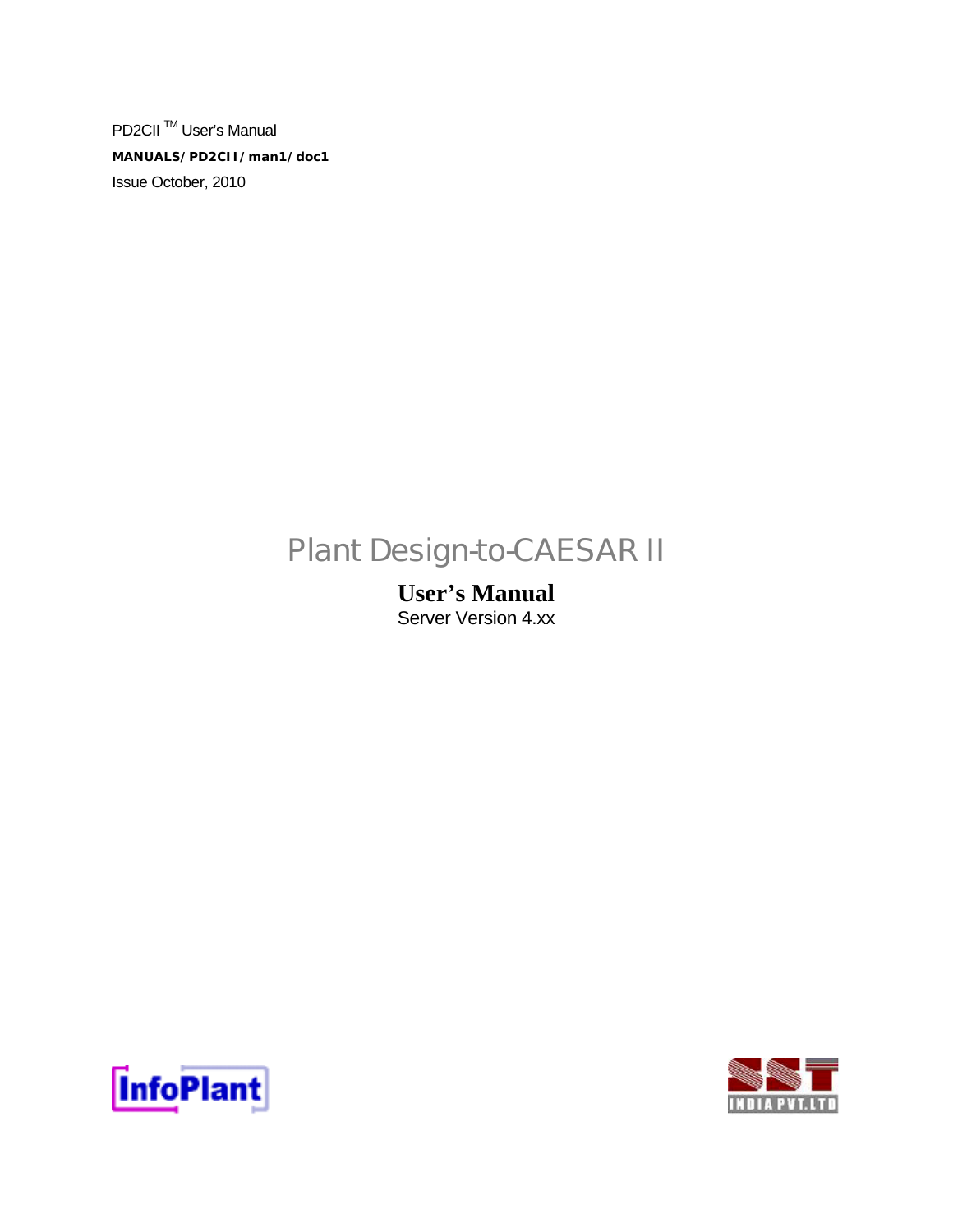## **Please read the following carefully**

InfoPlant has a policy of continuing product development; therefore the information contained in this document may be subject to change without notice.

This software and this manual have been developed and checked for correctness and accuracy by InfoPlant Technologies Pvt. Ltd. However, no warranty, expressed or implied, is made by InfoPlant Technologies Pvt. Ltd. as to the accuracy or functioning of the software.

Plant Design-to-CAESAR II User's Manual Server Version 4.xx © October, 2010, InfoPlant Technologies Pvt. Ltd.

All rights reserved. No part of this document may be reproduced, stored in retrieval system or transmitted, in any form or by any means, electronic, mechanical, photocopying, recording or otherwise, without prior written permission of InfoPlant Technologies Pvt. Ltd. & SST India Pvt. Ltd.

The software programs described in this document are confidential information and proprietary products of InfoPlant Technologies Pvt. Ltd. or its licensors. PD2CII and Plant Design-to-CAESAR II are trademarks of InfoPlant Technologies Pvt Ltd. & SST India Pvt. Ltd. CAESAR II is trademark of COADE Inc in Houston, Texas, USA.

Please direct inquiries to

**7, Cresant Road Bangalore – 560 001, India. Tel: +91-80-40336999 Fax: +91-80-41494967 Email: [iplant@vsnl.com](mailto:iplant@vsnl.com) Email: [sstindia@bgl.vsnl.net.in](mailto:sstindia@bgl.vsnl.net.in) [www.infoplantindia.com](http://www.infoplantindia.com/) [www.sstindia.net](http://www.sstindia.net/)**



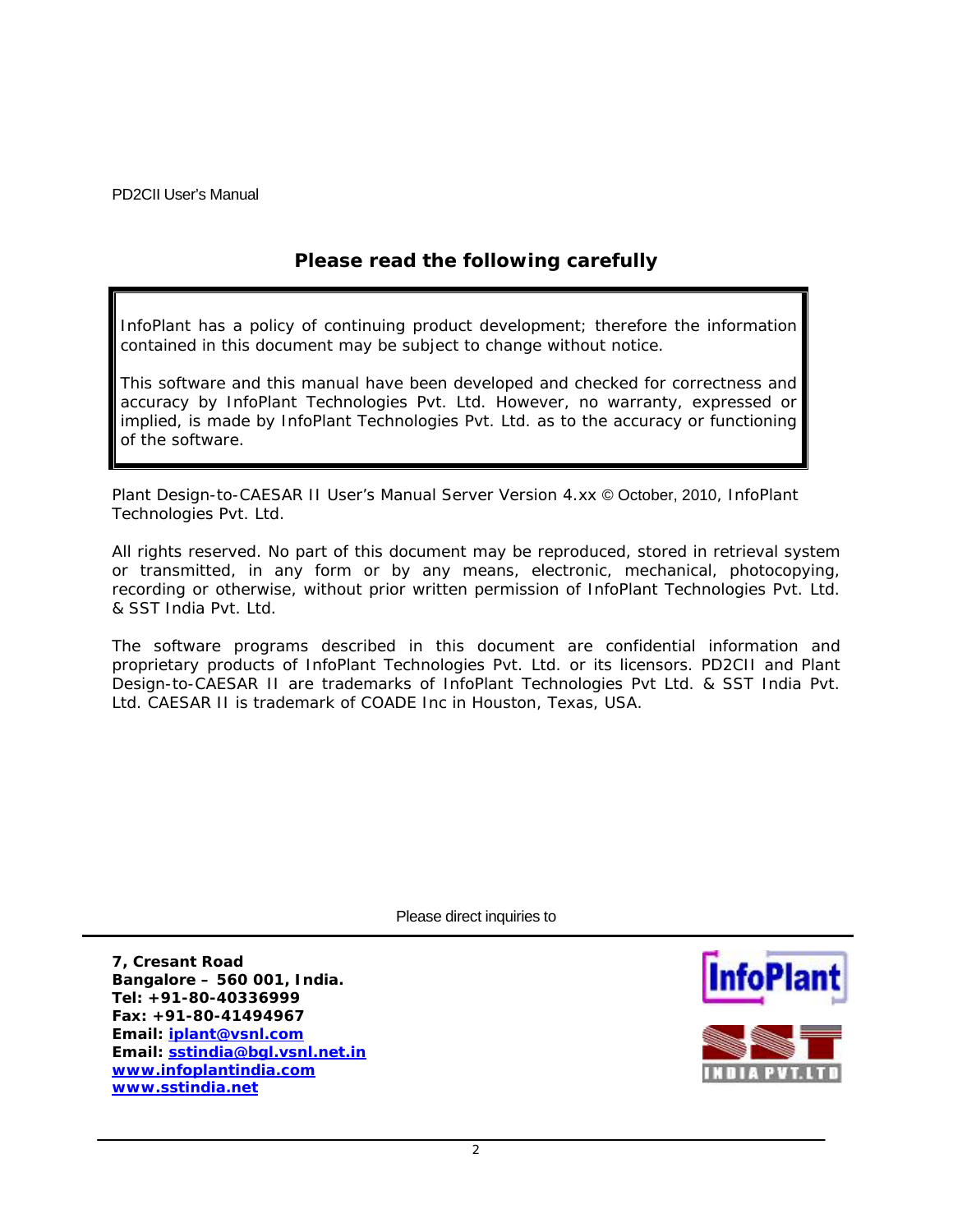# **Table of Contents**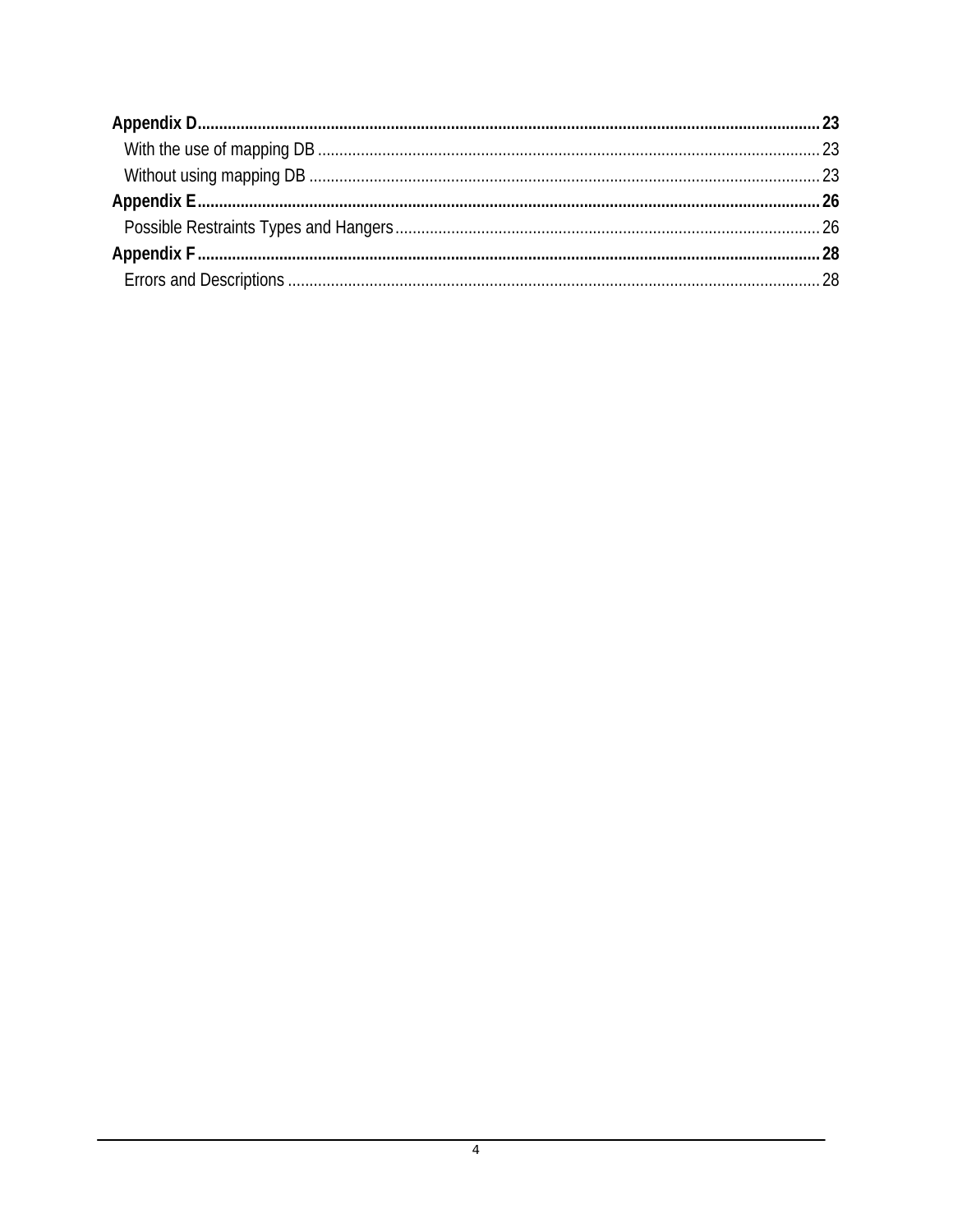# <span id="page-4-0"></span>**1.0 Introduction**

**Plant Design-to-CAESAR II:** Plant Design-to-CAESAR II translator program is a stand-alone program, which is used for transferring pipe geometry, section properties and other engineering properties from 3D Plant Design to COADE Inc. Pipe Stress Analysis software CAESAR II.

The sequence of this translator operation is shown diagrammatically in Figure 1-1.



This manual describes the development done on Plant Design-to-CAESAR II translator by InfoPlant Technologies Pvt. Ltd. It is assumed that the user is already familiar with principles of 3D Plant Design Software Piping Application and the practices followed in Plant Design Piping catalogue and specifications, and the user has used Plant Design Software to generate the piping by using available facilities in Plant Design Software. It is also assumed that the user is familiar with CAESAR II. At this stage, it is essential to know that Plant Design Software and CAESAR II use different coordinate systems. So, it is recommended that the user should check the CAESAR II model once the Plant Design-to-CAESAR II translator has generated it.

## **1.1 How the translator works?**

The Pipe(s) or Branches modeled in Plant Design Software are initially converted to an intermediate neutral file using the Neutral File Creation Program. Refer **.**HLP file available with the product for more details.

The Windows compatible executable file PD2CII.exe reads this Plant Design Neutral File and maps it against the Material and Support mapping DB to identify the valid CAESAR II material and support that correspond to the specified Plant Design material and support specification. This executable finally generates the CAESAR II neutral file in version 4.50 format (\*.CII).

Convert CAESAR II Neutral file (.CII) created using the translator into CAESAR II Input file (\*. A) through "Tools -> External Interfaces -> CAESAR II Neutral File", that can be opened and viewed in CAESAR II.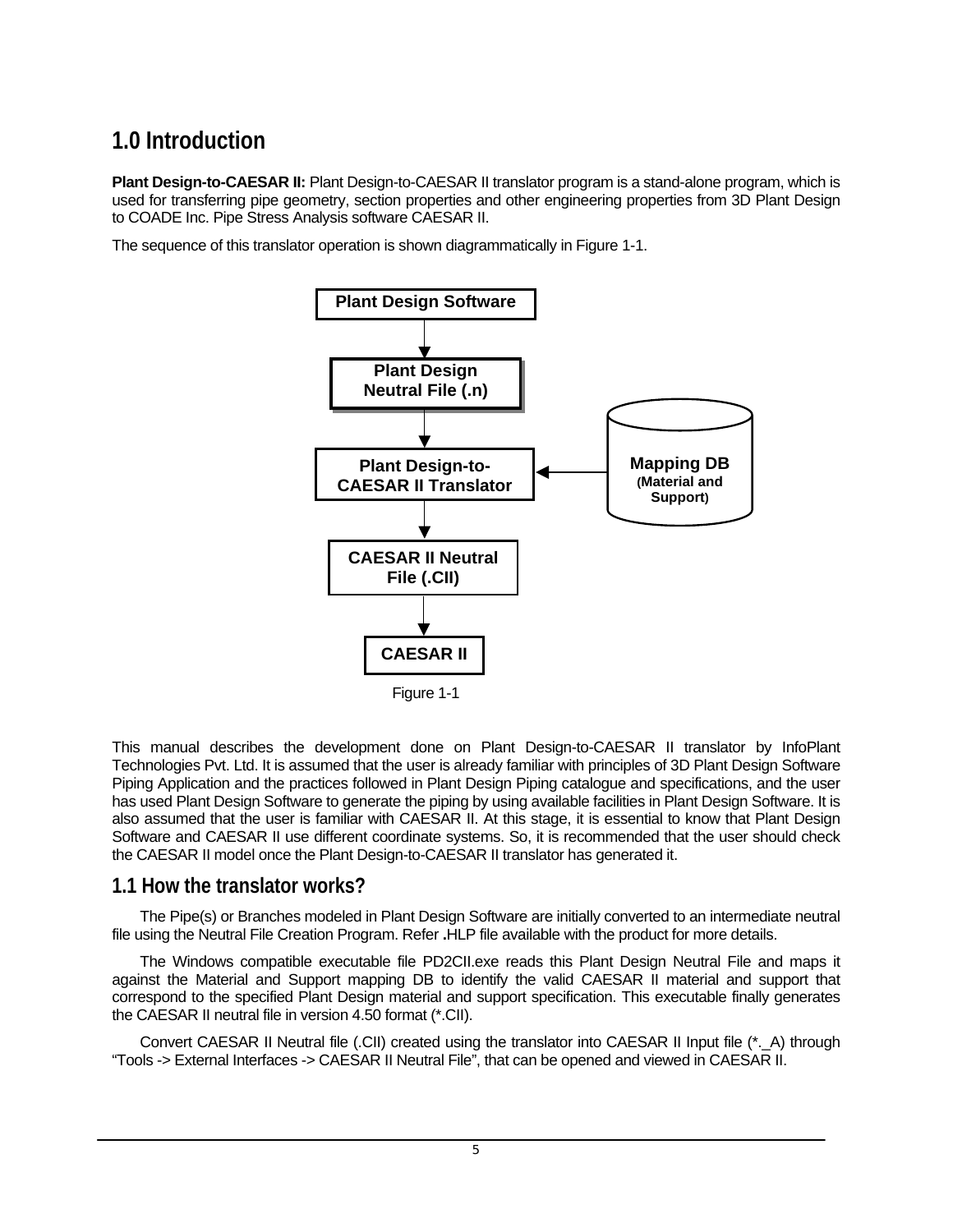# <span id="page-5-0"></span>**2. Installing the Program**

Before installing the SST License Manager and the Client product on any of your computer, please make sure the computer meets the following requirement listed below.

#### **Note:**

If you are using the old version of SST License Manager (i.e., earlier than version 5.0), then follow the procedure listed in Appendix A of Security System User's Manual on uninstalling the same before installing the new version of SST License Manager.

## **2.1 Operating System Requirement**

- a. Internet Explorer 5.01 or later and Windows Installer 2.0 or later.
- b. Windows NT 4.0 (Workstation or Server) with Service Pack 6a
- c. Windows 2000 (Professional, Server, or Advanced Server)
- d. Windows XP (Personal and Professional)

## **2.2 Installing SST License Manager**

Locate/Decide the computer that you want to use as a server for the InfoPlant Product. Any machine available in the network can be used as a server machine and it is not necessary to be a real server.

Insert the compact disc supplied by InfoPlant to the CD-ROM drive of the computer that you decided to use as a server for InfoPlant product. Wait for few seconds to enable the "Auto play" of the CD. Please note, if the CD-ROM does not start automatically, simply browse the CD, and double-click on the "setup" application icon. You will see a typical window; similar to that shown in the figure left below. The name shown on top left corner of the window changes depending upon the InfoPlant product and its module you buy. For e.g., If you buy the product Plant Design-to-CAESAR II and its module PDMS2CII you will see the name "Plant Design-to-CAESAR II Translator [for Aveva's PDMS]" on the top left corner of the window.

Click on "Install SST License Manager" option. You will be shown window similar to that shown in the figure right below.





Follow the instructions as they appear on the screen.

# **2.3 Manually registering the windows service for SST License Manager**

The SST License Manager setup program will register and start the service automatically, when you perform step 2.2. If the setup program fails to register the service automatically for any reason, then register the service manually as stated below.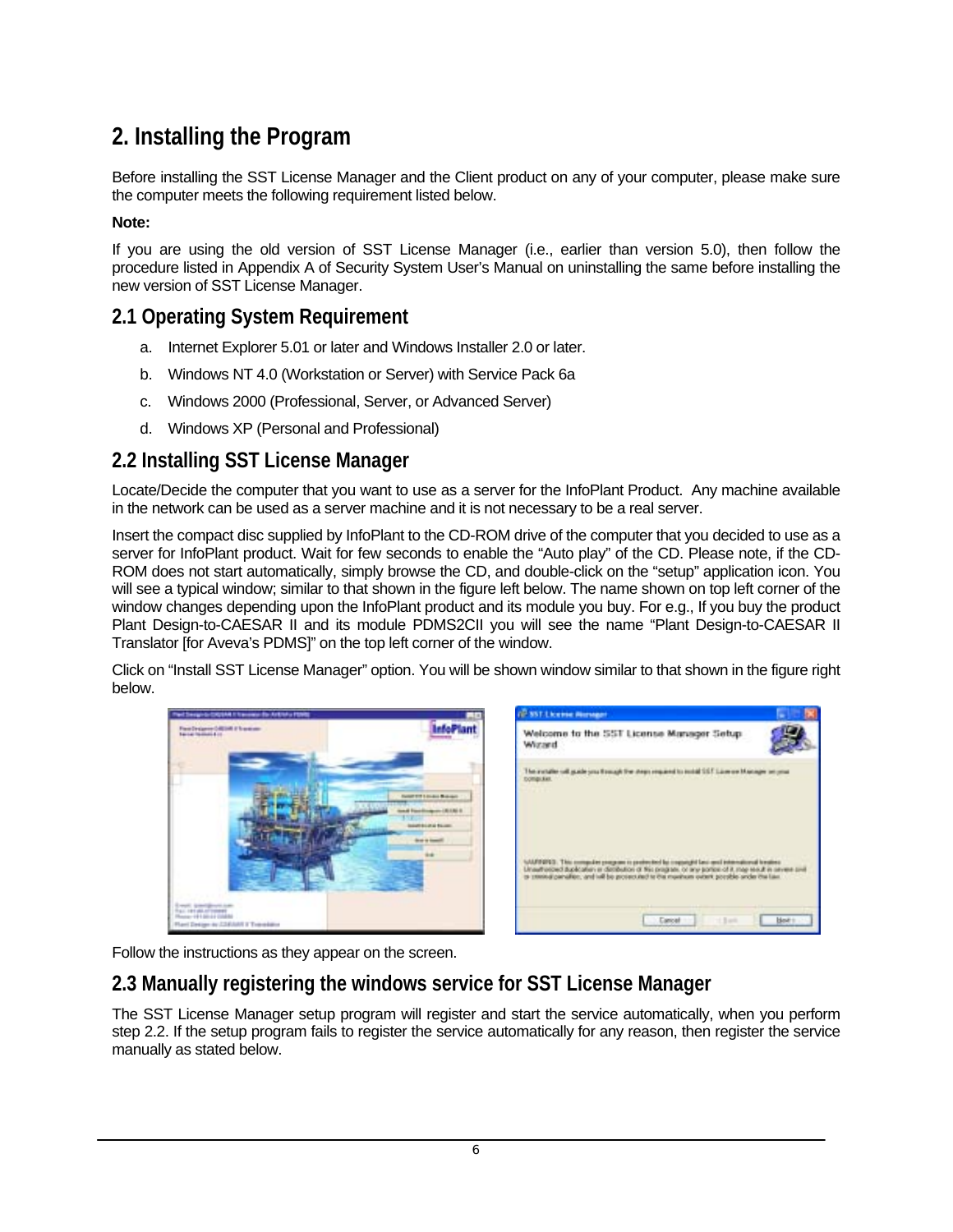<span id="page-6-0"></span>After the successful installation of the SST License Manager, launch the program "ManageLicense.exe" by selecting Start Menu->Programs->SST License Manger->Manage License from the computer where the SST License Manager is installed. The details are shown graphically below.



Select the option "Register SST License Manager" through "Tools->Register SST License Manager" to register the window service as shown in figure left below.

After successful registration of the service you will see a message shown in figure right below.

| <b>E SSTLM Service Control</b>                                 | <b>Register SST License Manager</b>                 |  |  |
|----------------------------------------------------------------|-----------------------------------------------------|--|--|
| Help<br>Tools                                                  |                                                     |  |  |
| Register SST License Manager<br>Unregister SST License Manager | SST License Manager Service Registered Successfully |  |  |
| Analyse Tool                                                   |                                                     |  |  |
| Close                                                          |                                                     |  |  |
|                                                                |                                                     |  |  |

# **2.4 Installing the client program**

Locate/Decide the computer(s) that you want to use as client(s) for InfoPlant product(s). The client program can be installed in as many systems as you want.

To install the product on the client computers, insert the compact disc supplied by InfoPlant to the CD-ROM drive and wait for few seconds to enable the Auto play feature. Please note, if the CD-ROM does not start automatically, simply browse the CD, and double-click on the "setup" application icon. You will see a window as shown in figure left of section 1, "Installing the SST License Manager".

Click the option "Install Plant Design-to-CAESAR II" and follow the instructions as they appear on the screen.

For sharing the license information, client computer need to communicate with the server (computer where the SST License Manger is installed). The communication between the client computer and the server computer can be established by setting the Environmental Variable "SSTLM" on the client computers. Please note, the automated procedure for locating the server computer by the client computer for sharing license information is purposefully not given for the following reasons.

- 1. SST License Manager is used as a security system for all InfoPlant products and hence user can have different servers in the same network environment for different InfoPlant products.
- 2. Can have one server for various InfoPlant products installed in different client machines.
- 3. Can install both server/client in one computer.
- 4. Can have two different servers for one InfoPlant product by splitting the number of users (not applicable for single user) and
- 5. Locating the server automatically under a huge network environment is a time consuming process.

On the other hand, the Environmental Variable is set automatically for the machine where SSTLM is installed. In other words, if you install the client program in the same machine where the SST License Manager is installed, then there is no need to set the environmental variable "SSTLM". If the client program is installed other than the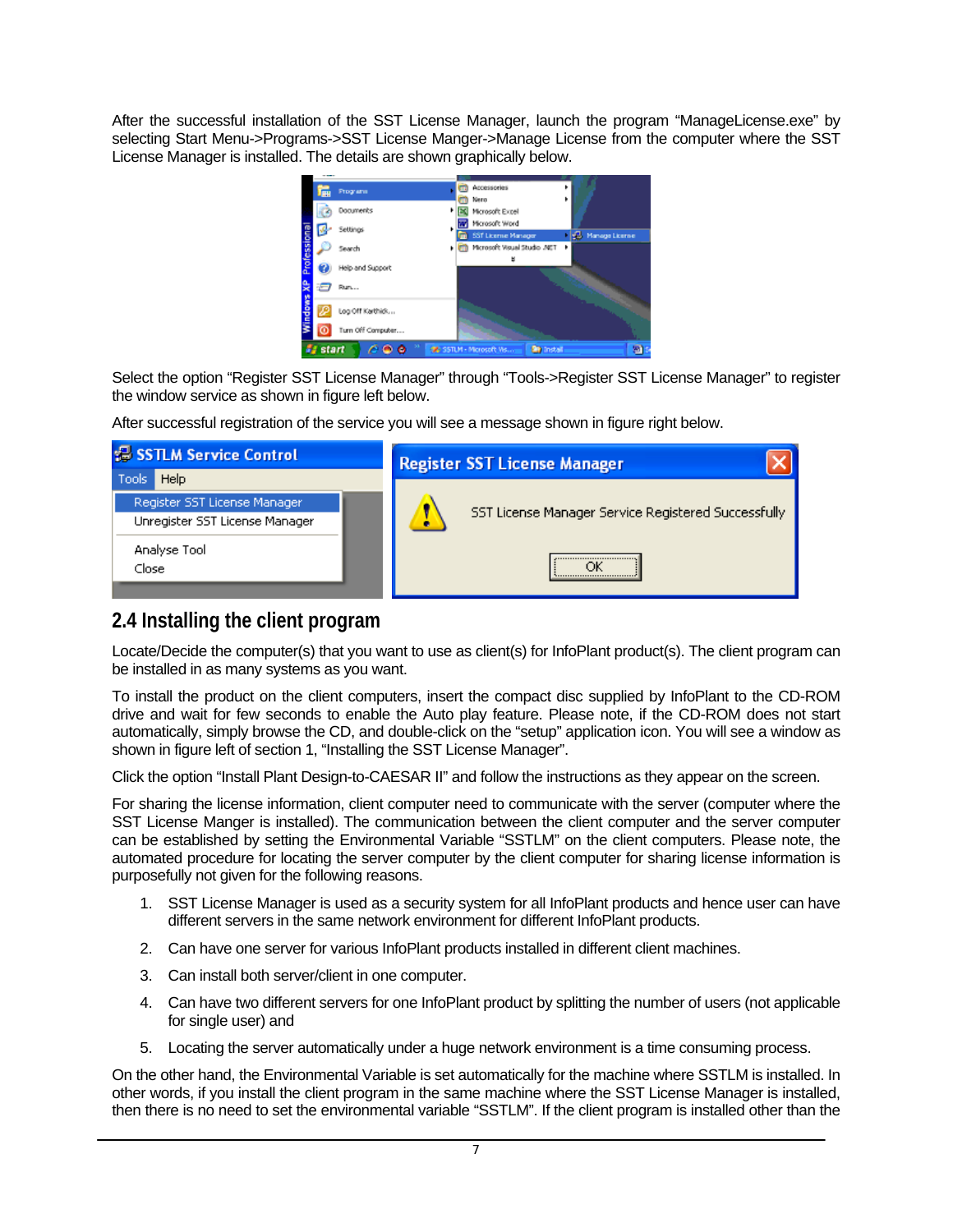machine where SST License Manager is installed, then follow the procedure listed below for setting the environmental variable under different operating systems.

### **2.4.1 Windows 2000/ XP/ Vista**

Open the "Control Panel" window through Start Menu->Settings->Control Panel.

Double-click on "SYSTEM" icon as shown in figure left below.



| <b>Spiders Fordige</b>                 | Automatic Liszbare                                                                                  | Results   |
|----------------------------------------|-----------------------------------------------------------------------------------------------------|-----------|
| <b>Detend DeepsterRane</b>             | Hashvare                                                                                            | Advanced. |
|                                        | You must be logged on an an Adronizitator to teak a next of these changes.                          |           |
| Paddenbeck                             |                                                                                                     |           |
|                                        | Visual effects, precessor scheduling, menoty usage, and virtual tempty                              |           |
|                                        | : " ( ) ) ) ) ( ) ) ( ) ( ) ) ( ) ( ) ) ( ) ( ) ( ) ( ) ( ) ( ) ( ) ( ) ( ) ( ) ( ) ( ) ( ) ( ) ( ) |           |
|                                        |                                                                                                     | Selege    |
|                                        |                                                                                                     |           |
| <b>User Portion</b>                    |                                                                                                     |           |
| Denking sellings related to your logen |                                                                                                     |           |
| <b>Tax</b>                             |                                                                                                     |           |
|                                        |                                                                                                     | Syllege   |
|                                        |                                                                                                     |           |
| <b>Status and Recovers</b>             |                                                                                                     |           |
|                                        | System starkup, system falkers, and debugging internations                                          |           |
|                                        |                                                                                                     | Select    |
|                                        |                                                                                                     |           |
|                                        |                                                                                                     |           |
|                                        |                                                                                                     |           |
|                                        | Environment Vanishers   Epis Reporting                                                              |           |
|                                        |                                                                                                     |           |
|                                        | Cancel .<br>DK.                                                                                     |           |

Select the tab "Advanced" and press the button "Environmental Variables" as shown in figure right above.

Click the button "New" under the "User Variables" as shown in figure below.

Type "SSTLM" as Variable Name, and Name or IP Address of Computer where SST License Manager is installed (for e.g., info984 or 192.0.0.84) as a Variable Value then press the "OK" button.

| <b>Environment Variables</b> |                                                      |        |
|------------------------------|------------------------------------------------------|--------|
| User variables for Tamleson  |                                                      |        |
| Variable                     | <b>Makie</b>                                         |        |
| <b>INCLUDE</b>               | E: Wicrosoft Visual Studio .NETIFramew               |        |
| LTB<br>LM LICENSE FILE       | E:Wicrosoft Visual Studio .NETIFramew<br>744@Info904 |        |
| SSTLM                        | info984                                              |        |
| <b>TEMP</b>                  | C:\Documents and Settings\Admin\Local                |        |
|                              | Edit<br>Delete<br>New                                |        |
| System variables<br>Variable | <b>Madrid</b>                                        | A      |
| AT_PLANT_CFG                 | <b>VBSAPPS</b>                                       |        |
| ComSpec<br>FP NO HOST C NO   | C:(WINDOWS).system32\ond.exe                         |        |
| <b>IMALLER</b>               | ErMorosoft Visual Studio .NETUFramew                 |        |
| LIB                          | E:Wicrosoft Visual Studio .NETIFramew                |        |
|                              | Edit<br>Delete<br>New                                |        |
|                              | OK.                                                  | Cancel |

| Variable name:  | <b>SSTLM</b> |
|-----------------|--------------|
|                 |              |
| Variable value: | Info904      |

Press the button "OK" to complete the setting.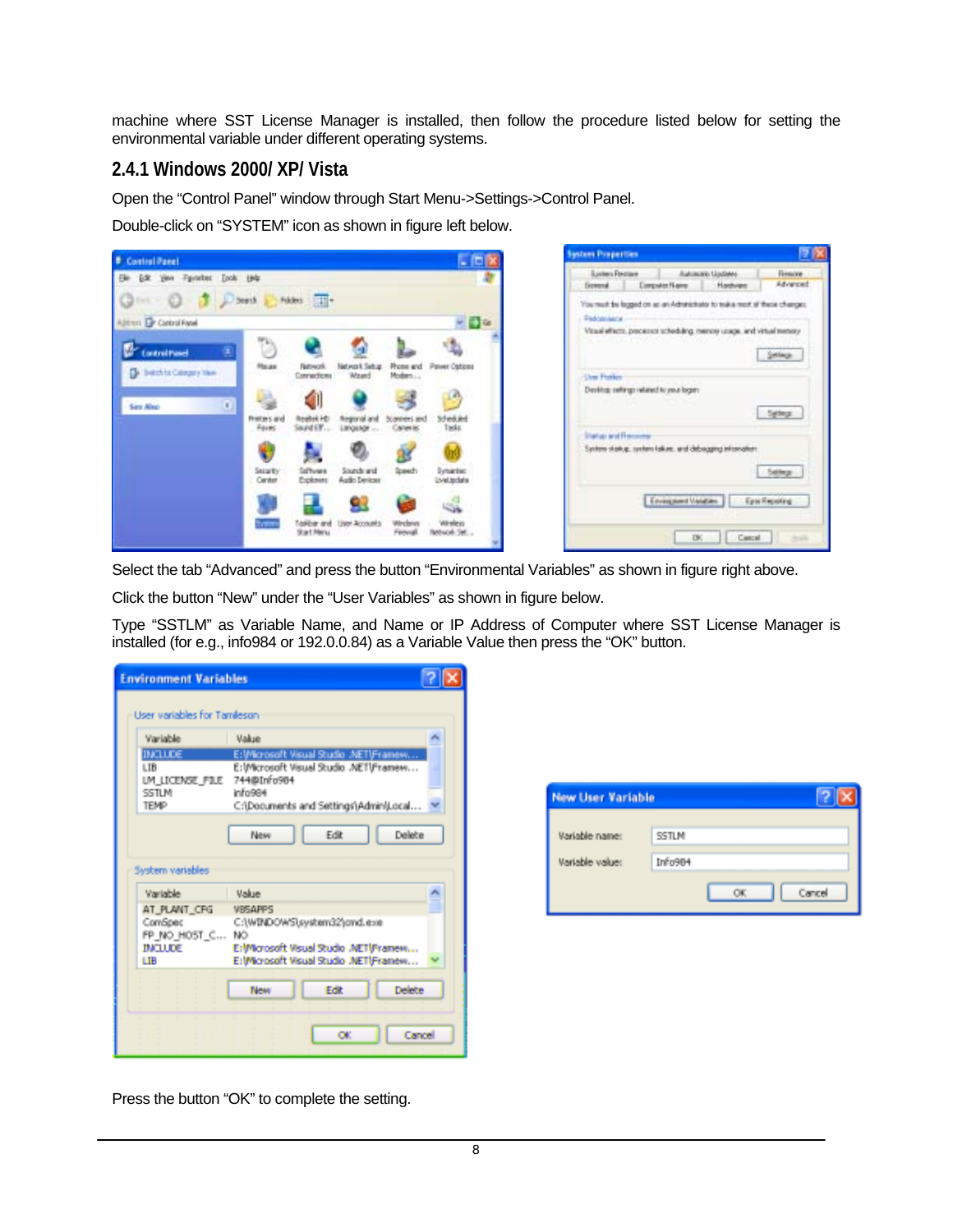## <span id="page-8-0"></span>**2.4.2 Windows NT 4.0 (Server/Workstation)**

Open the "Control Panel" window through Start Menu->Settings->Control Panel as shown in figure left below.

|   | LiteMaic-TsutDU       |                     |
|---|-----------------------|---------------------|
|   |                       |                     |
| ų | While                 |                     |
|   | <b>HovOlkeDocwert</b> |                     |
|   |                       |                     |
|   | Den Stice Congress    |                     |
|   |                       |                     |
|   | <b>CO</b> Drawn       | н                   |
|   | <b>Sill Dromerly</b>  |                     |
|   | <b>Residence</b>      | <b>Bi</b> Came Fand |
|   |                       | <b>Id Diries</b>    |
|   |                       | <b>St.</b> Letter   |
|   |                       |                     |
|   |                       |                     |
|   |                       |                     |
|   | <b>Bill Shallows</b>  |                     |

Double-click on "SYSTEM" icon as shown in figure right above.

From the window, select the tab "Environment", you will see a window as shown in figure below.

| <b>System Properties</b>                                                                                                                                                                           | 7x                                                               |  |  |
|----------------------------------------------------------------------------------------------------------------------------------------------------------------------------------------------------|------------------------------------------------------------------|--|--|
| Status/Shuldown<br>General                                                                                                                                                                         | Hardware Profiles<br>User Profiles<br>Environment<br>Performance |  |  |
| System Variables:                                                                                                                                                                                  |                                                                  |  |  |
| Valiable<br>Value<br>ComSpec<br>C: W/INNT \system32\cmd.exe<br>NUMBER OF PR<br><b>OS</b><br>Windows NT<br>0s2LibPath<br>C: W/INNT \system32\os2\dll;<br>Path.<br>C:W/NNT\system32;C:W/NNT;C:VPROGR |                                                                  |  |  |
| Liser Variables for Administrator:<br>Valable<br>LN_LICENSE_FILE 744/9/SSTDL02<br>TEMP<br>TMP                                                                                                      | Value<br>CATEMP<br><b>CATEMP</b>                                 |  |  |
| SSTLM<br>Variable:<br>Value:<br><b>INFO025</b>                                                                                                                                                     | Delete<br>Set.                                                   |  |  |
|                                                                                                                                                                                                    | 0K<br>Cancel<br>Estb.                                            |  |  |

Type "SSTLM" under the variable name prompt and key in the Name or IP Address of the computer where SST License Manager is installed (for e.g., info025 or 192.0.0.4) under the value prompt.

Press the button "set" and then "Ok" to complete the setting.

## **2.5 Product Key Generation**

Before generating the Product Key, user has to make sure that the following requirements are met.

- 1. Ethernet card installed with proper driver files.
- 2. Static TCP/IP assigned to the server machine. If your machine (where SSTLM is installed) is configured to obtain the IP Address automatically from a DHCP server, then user can disable the feature of checking the IP Address by SSTLM by defining an environmental variable with name "SKIPIP" and setting its value as "YES". This feature can also be used when a product is installed in a Laptop that is being used in a different network environment with different TCP/IP address.
- 3. Network cable plugged and connected to the network. Please note, if you generate a Product Key without connecting to a network (network cable unplugged), then the license issued for that Product Key could not be used when the network cable is plugged-in. On the other hand, the license issued for the Product Key generated with network cable plugged-in can be used in unplug mode too. Hence, it is always recommended to keep the network cable plugged-in before generating the Product Key on both Desktops as well as Laptops (configured to use both in standalone and network mode).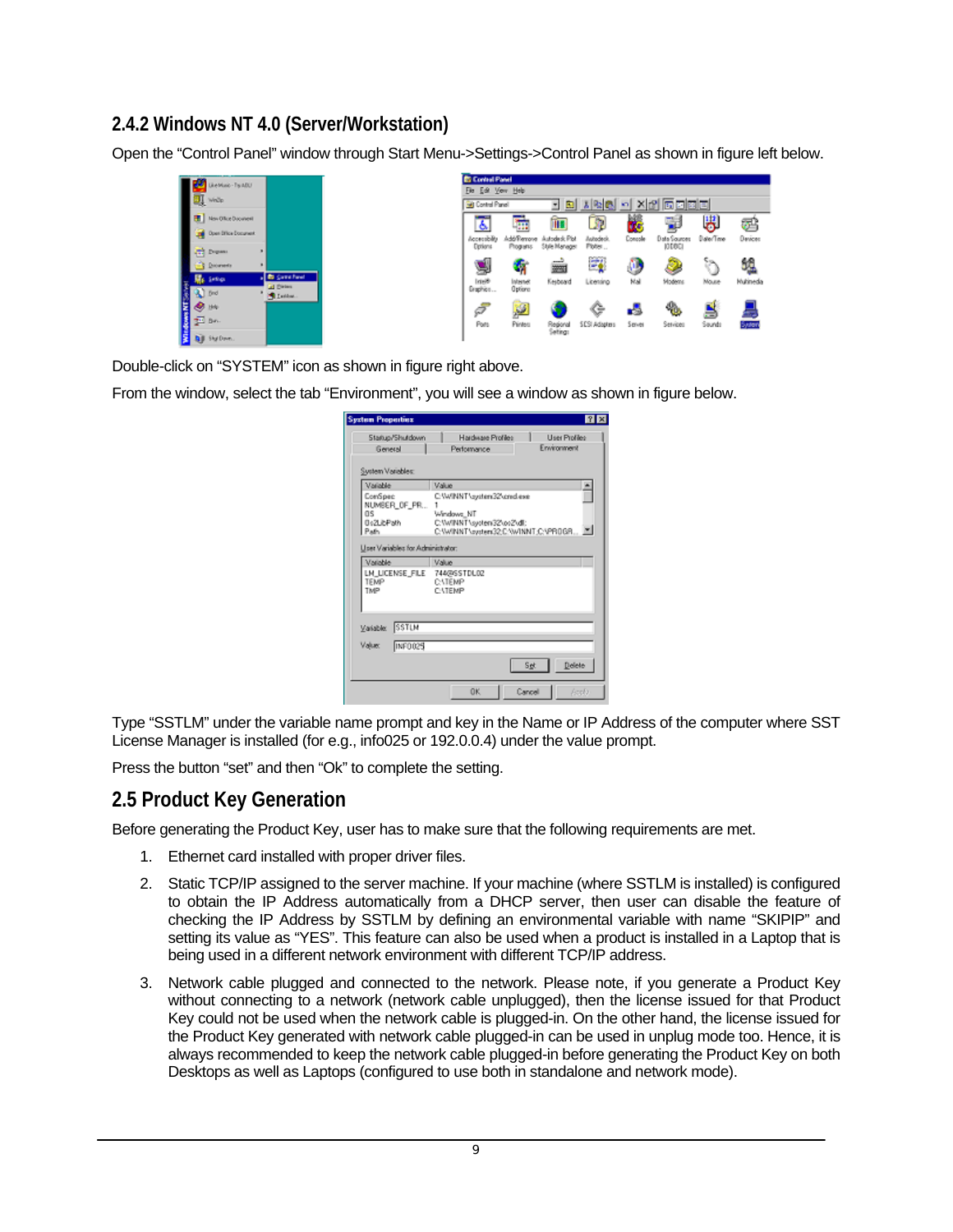<span id="page-9-0"></span>4. For XP operating system with service pack later than 1.0, open the TCP/IP port 12000 from the Windows Firewall.

The procedure for creating the product key is explained in this section by assuming the name of the module you own as PDMS2CII. After the successful installation of Server/Client Programs, you will see an icon with the name "PDMS2CII" in the windows desktop of client computer(s).

Double-click on icon and select "PD2CII (for Aveva's PDMS)" through Translator Menu->PD2CII (for Aveva's PDMS)".

The client program communicates with the server computer and sends request to check for the availability of the license to use the product.

The server (SST License Manger) checks for the availability of the license in the windows registry. If not available, program automatically generates a new Product Key and send the same back to the client machine. Client machine then pops up the same in a dialog box as shown in figure below.

| <b>C</b> PDMS2CII License Activation            |                                                                                                                                                   | <b>CallBMS2CH License Activation</b>             |                        |                                                                                    |  |
|-------------------------------------------------|---------------------------------------------------------------------------------------------------------------------------------------------------|--------------------------------------------------|------------------------|------------------------------------------------------------------------------------|--|
| Cheriffers" PSC                                 |                                                                                                                                                   | Client/Varia <sup>*</sup> PTX                    |                        |                                                                                    |  |
| Campany Name <sup>x</sup> info <sup>rment</sup> |                                                                                                                                                   | Company Nerw <sup>+</sup> Info <sup>rt</sup> ant | Email: Scientification | Phone" +510040330359                                                               |  |
|                                                 | Rhow <sup>+</sup> +F/80403/699<br>Eval <sup>2</sup> control con<br>Product Key   HIVESTEED OF THE CONSTRUCT IN THE UNITED RATES OF THE CONSTRUCT. |                                                  |                        | Peaket Apy PHITFOSTETER/SETERGY TUTER SYSTEMS WITH PEAKER                          |  |
| Activation Key<br>Lie Every Date 10/19/2010     | No. of Users:   1<br>"Selds are moved                                                                                                             | Activation Key<br>Lic Exply Date 15/12/2010      | <b>Lease for</b>       | <b>Tic of Users: 11</b><br>Nedala sera rangsirea<br>Get Activation Key<br>$Q$ lose |  |
|                                                 | <b>Get Activation Key</b><br>Here in<br>$Q$ ose                                                                                                   |                                                  |                        | Show sletails:<br>Saind armail                                                     |  |

Enter the details as shown in the figure above and press the button "Get Activation Key". This will get you the Activation Key for Evaluation the product / Full license for paid users.

If you wish to send and email, press the button "More >>" and then "Send email".

Press the "More >> and then "Show Details" if you wish to store the license details in a text file. Press the button "Close" to close the dialog.

#### **Note:**

For receiving the Activation Key, please make sure that you have access to internet from your machine and the TCP/IP port 12000 is not blocked by your hard / soft firewall.

## **2.6 Installing the Activation Key**

The Activation Key can be installed in two ways.

- 1. Using client module and
- 2. Using the Manage License Tool.

### **2.6.1 Using Client module**

Launching the client product (product module), checks for the availability of the Activation Key corresponding to the module and pops up "Security System" dialog box (in the client machine where the InfoPlant product being loaded) with provision to enter the "Activation Key" upon unavailability of the key. Enter the Activation Key in the "Activation Key" text box and click the "Activate Now" button. Upon successful installation, user gets a message "Activation Key successfully installed".

#### **2.6.2 Using Manage License Tool**

a. Run the program "ManageLicense.exe" available in the installation directory of "SSTLM".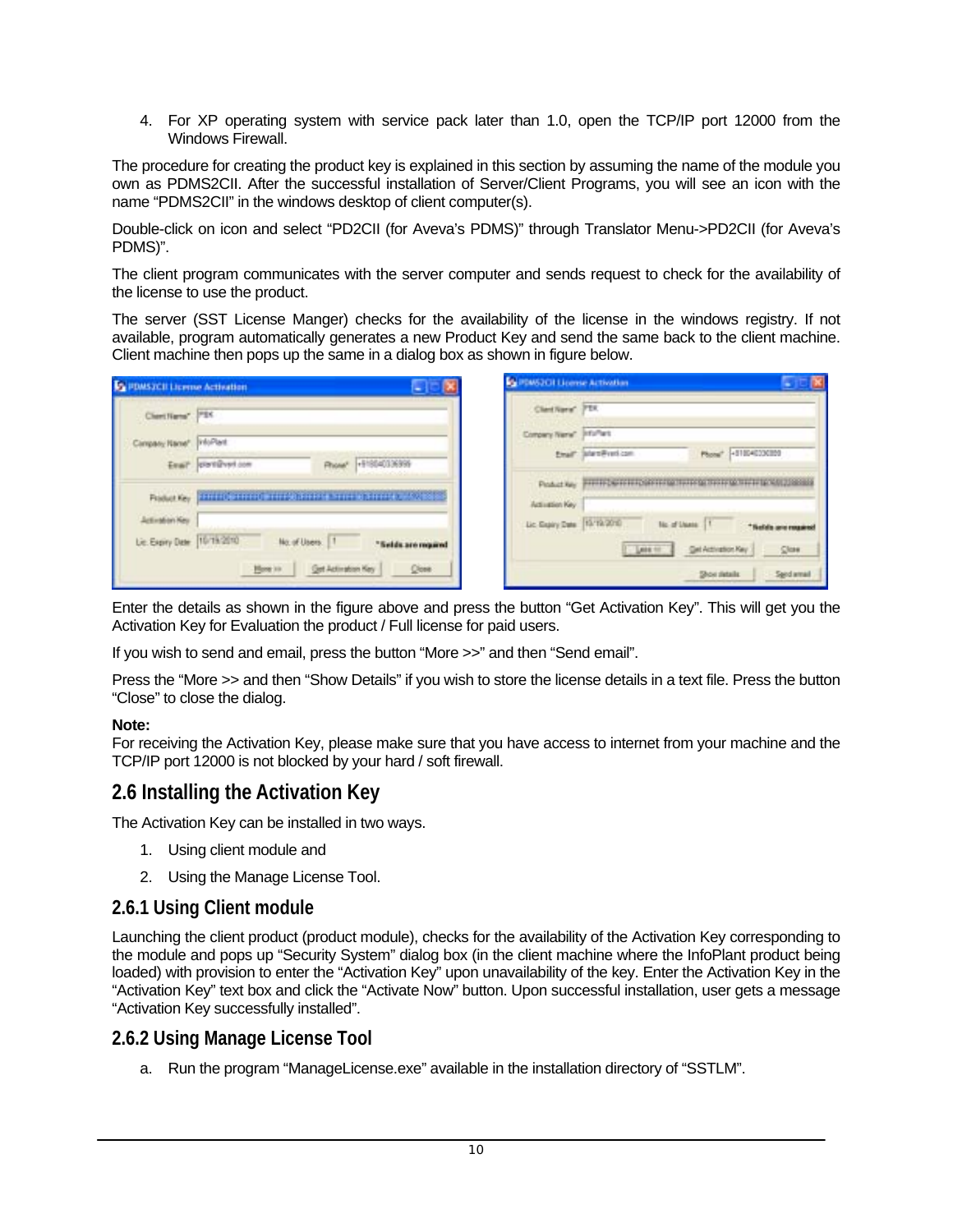- <span id="page-10-0"></span>b. Select "Analyse Tool" from the menu "Tools" for server version or select "Analyse Tool" available in the main menu of the InfoPlant product for standalone version.
- c. From the dialog box as shown in figure below, select the product from the "Select Product" combo box.
- d. Select the check box "Install or Repair Activation Key". This enables the text box below the check box.
- e. Paste the "Activation Key" in it and press the button "Install Key". On successful installation, user gets a message "Activation Key successfully installed".

| Analyse Tool                                                                              | ◆                  |
|-------------------------------------------------------------------------------------------|--------------------|
| <b>Select Product</b><br>PDMS4p-CAESAR II<br>$\blacksquare$                               | Analyse Key        |
| Install or Repair Activation Key                                                          | Install Key        |
|                                                                                           | Save License       |
| Product : PDMS-to-CAESAR II                                                               | Delete License     |
| License To : infoplant<br>Start Date : 10/12/2010<br>End Date : 10/19/2010                | <b>System Info</b> |
| IP Address : 192.168.1.4<br>MAC Address : 000000000000<br><b><i>FIRE TREE TRIATER</i></b> | Diagnose           |
|                                                                                           |                    |
|                                                                                           |                    |
|                                                                                           |                    |
|                                                                                           |                    |
|                                                                                           |                    |

## **2.7 Renewing/Re-Installing/Repair the License**

Follow the steps a. through e. listed in 2.6.2 above to renew/re-install the license (Activation Key). Refer SST License Manager User's manual for more details. Or

Launch the client module and select the option Help->Renew / Repair Activation Key. Paste the Activation Key and press "Activate Now".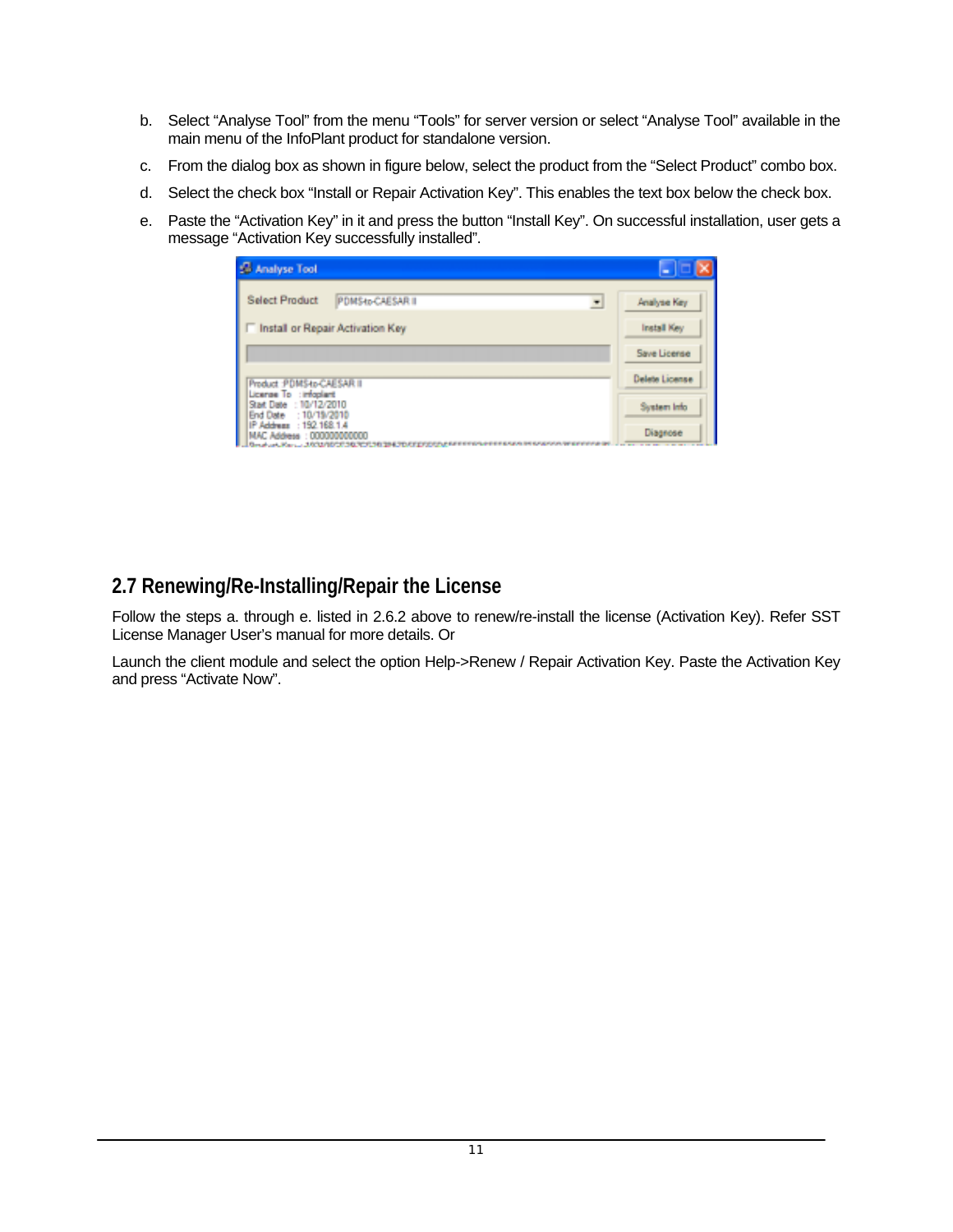# <span id="page-11-0"></span>**3.0 Limitations**

Limitations defined in this Chapter are generic in nature and is not specific to any Plant Design application software. Limitations specific to each Plant Design application is listed in the corresponding Readme file (\*.hlp) supplied along with the translator software for that Plant design application.

The present version of the Plant Design-to-CAESAR II translator has the following limitations.

- 1. In case of unavailability of CAESAR II material detail corresponding to Plant Design material description (available in the neutral file), then program takes the CAESAR II Material information specified in the first row of the material Mapping DB selected during transfer to CAESAR II. Refer **[Appendix B](#page-18-0)** for more details.
- 2. If OD (outer diameter) or Thickness (Wall thickness) for an element is not available in the neutral file, then OD and Thickness shall be extracted from the Mapping DB corresponding to the specified Nominal Size for that element.

**Note**: Thickness corresponding to Standard Schedule (ANSI) is entered in the Mapping DB and supplied with the standard product. User can change these values to suit their project requirement, if necessary. Refer **[Appendix C](#page-21-0)** for more details.

- 3. The following items are currently not transferred from 3D Plant Design to CAESAR II at this time.
	- a. Insulation Density and Insulation Thickness of the section.
	- b. Corrosion allowance and Mill tolerance of the piping section and
	- c. Lining Density and Lining Thickness of the piping section.
- 4. By default, the translator program for PDS, AutoPlant or CATIA automatically generates all disconnected ends of the piping system as "Anchors". For other products, refer the section titled "Reference" in the Plant Design Readme file (.hlp) supplied along with the product for details on boundary conditions.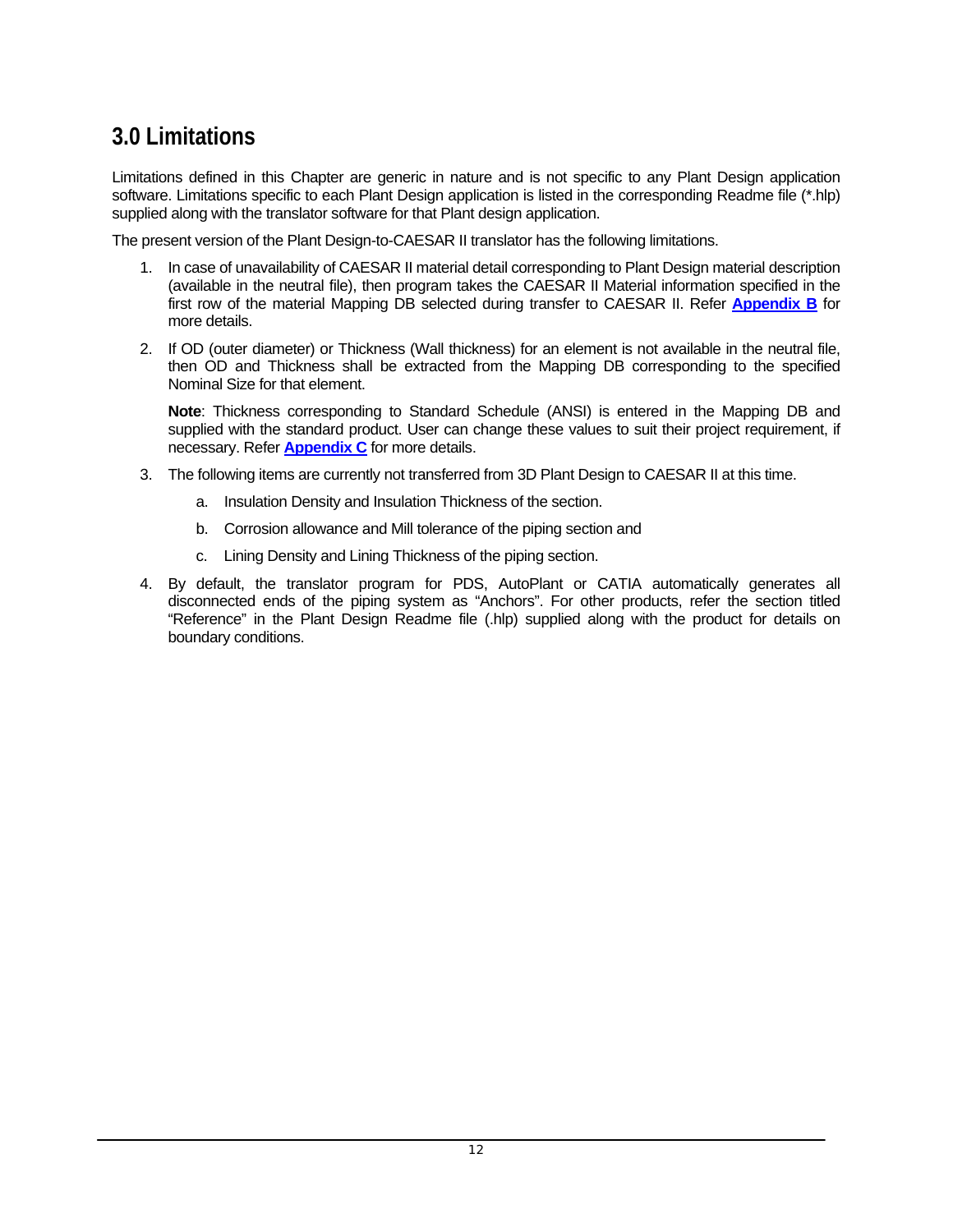# <span id="page-12-0"></span>**4.0 Working Procedure**

| Plant Design-to-CAESAR II Translator |                                   |                                |                     |  |
|--------------------------------------|-----------------------------------|--------------------------------|---------------------|--|
|                                      | Select Plant design Neutral File  | D:\CONTROL\Products\Serve _n   |                     |  |
|                                      | <b>CAESAR II Neutral File</b>     | D:\CONTROL\Products\Serve .cii |                     |  |
|                                      | Piping Code for Analysis          | Select                         | Modify              |  |
|                                      | Default Hanger to be used         | Grinnell                       |                     |  |
|                                      | Vertical Direction in CAESAR II   | z                              |                     |  |
|                                      | $\Box$ Rearrange the Node numbers | Start with 10                  | Increment by $ 10$  |  |
|                                      | Transfer Support to CAESAR II     | <b>C</b> Using MDB             | C Without Using MDB |  |
|                                      |                                   |                                |                     |  |
|                                      | <b>Transfer</b>                   |                                | Close               |  |

- 4.1 From the Main menu, Select Translator -> "PD2CII" to launch the dialog box as shown in figure above.
- 4.2 Specify the name of the 3D Plant Design Neutral file or PCF file(s). This can be done in two ways viz. by
	- a. Entering the name of the 3D Plant Design neutral file or PCF file(s) along with the valid path in the text box provided.
	- b. Clicking the button available near the text box, which opens a file dialog and lets the user to navigate and select the Plant Design neutral file or PCF file.

Note: For AutoPlant2CII, CATIA2CII and PCF2CII translators, the user can generate one stress model by combining number of PCF files. In such circumstances, user can select multiple PCF files by pressing, "Shift" or "Control" keys while using the option b above.

- 4.3 Similarly, enter the CAESAR II Neutral file name.
- 4.4 User can modify the Piping Code to be used in CAESAR II for analysis by clicking the "Modify" button and then selecting the Piping Code from the list box as shown in figure above.
- 4.5 Specify the default hanger to be used in CAESAR II. Translator will use this information only when the hanger type in CAESAR II corresponding to Plant Design Hanger is not specified / available in the Mapping DB.
- 4.6 User can also specify the Vertical Axis direction to be used in CAESAR II by selecting the direction from the list box.
- 4.7 By selecting "Rearrange the Node numbers" checkbox user can modify the Node numbers i.e. starting node number and Node number increment to be used in the CAESAR II model.
- 4.8 By default, the translator uses the "Mapping DB" to transfer the support details from Plant Design software to CAESAR II. The details of Support can also be transferred to CAESAR II without using the Mapping DB by selecting the option "Without Using Mapping DB". Refer **[Appendix D](#page-22-0) f**or syntax on entering the Support details in Plant Design**.**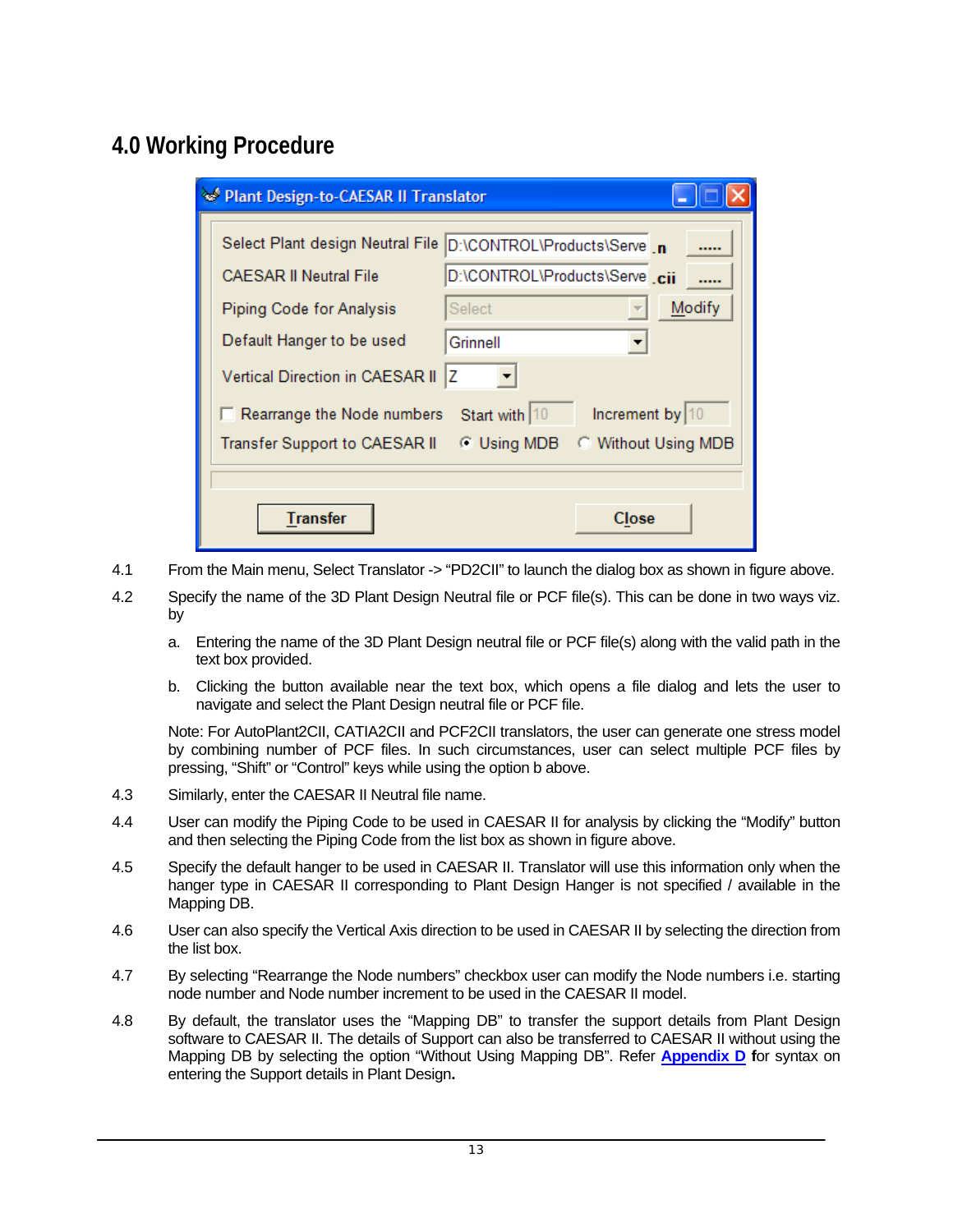4.9 Click the button "Transfer" to transfer model from 3D Plant Design software to CAESAR II. Upon successful transfer, user gets the message box as shown below.



- 4.10 The progress bar shows the progress or completion status of the transformation.
- 4.11 Launch CAESAR II software and from the "Tools" menu, select "External Interfaces -> CAESAR II Neutral File".
- 4.12 Select the radio button "Convert Neutral File to CAESAR II Input File" and then press the button "Browse".
- 4.13 Navigate and select the ".CII" file created by the translator and press the button "Open". Then press the button "Convert". Upon successful conversion user will receive a message as "The conversion was completed successfully".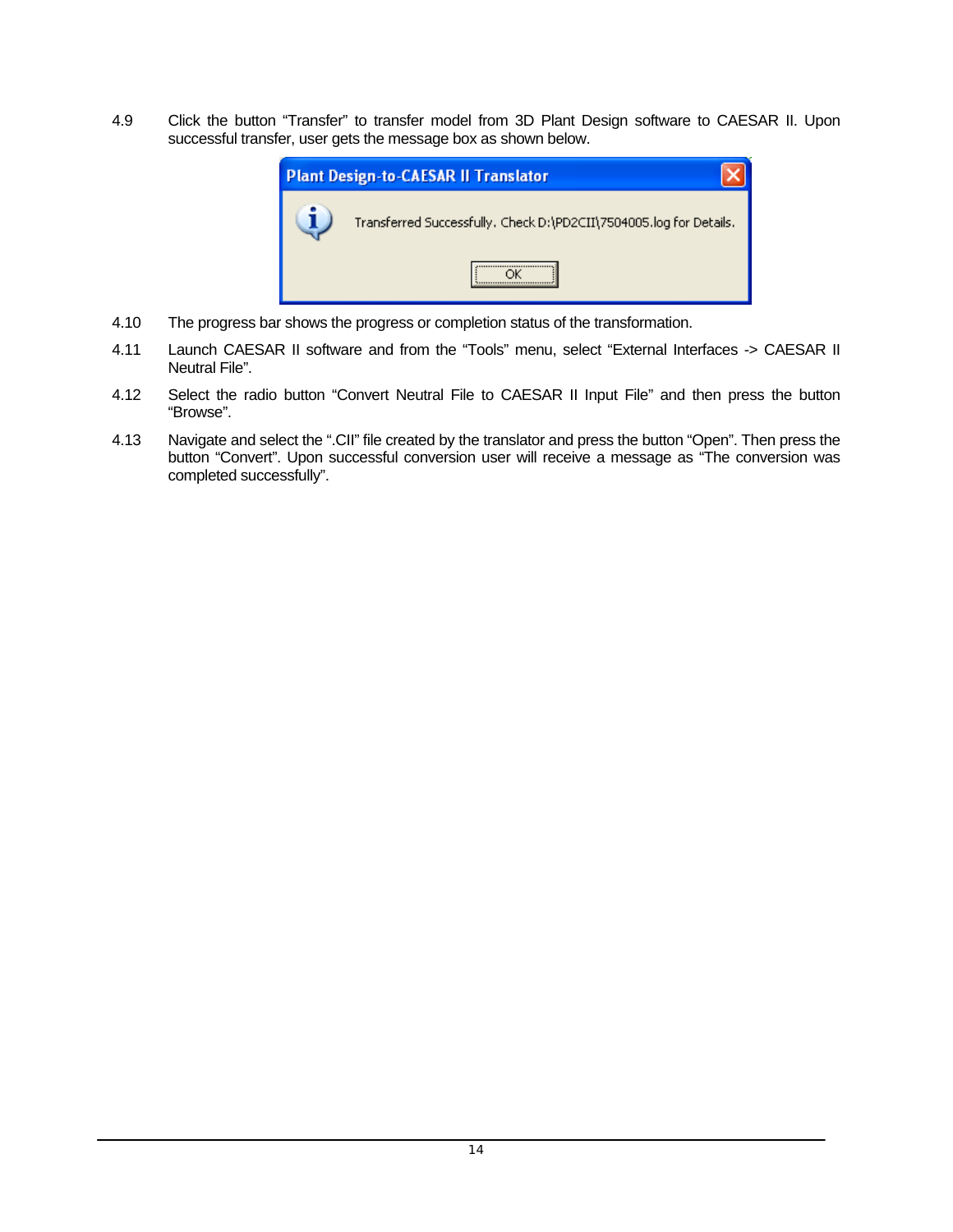# <span id="page-14-0"></span>**5.0 Reference**

This section describes in detail, the methodology followed for transferring the piping components from 3D Plant Design-to-CAESAR II.

## **5.1 Loads**

Temperature (Deg F or Deg C) and Pressure (psi or bar) entered at Pipeline in Plant Design software is transferred to CAESAR II for all the elements. If the specific gravity of the fluid (with respect to water) is specified during the Neutral File extraction in Plant Design software, then the Fluid Density (lb/in3 or kg/m3) with respect to water shall be calculated and transferred to CAESAR II.

## **5.2 Pipe**

Pipe from Plant Design software is transferred as Pipe to CAESAR II. OD and Thickness (in or mm) is read from the Plant Design Database for that element and is written to the Neutral file. If OD and/or Thickness are not available/entered in the Plant Design software, then translator shall read the OD and/or Thickness from the Mapping DB corresponding to the Nominal Size specified in the Plant Design for that element. Material name for each Pipe element is read from the Plant Design Database and is written to the Neutral File. The program then gets the CAESAR II material information corresponding to the Plant Design material through the Mapping DB and writes the same to CAESAR II for that element.

## **5.3 Bend/Elbow**

Bend/Elbow from 3D Plant Design software is transferred as "Bend" to CAESAR II. The radius (in or mm) of the bend is read from the database, if available. Otherwise, it is calculated as the distance between the Near/Far end of the bend and Tangent Intersection Point divided by Tan  $(\theta/2)$ , Where  $\theta$  is the included angle of the bend. The value thus obtained above shall be written to element auxiliary field in CAESAR II.

## **5.4 Valve**

Valve from Plant Design software is transferred as Rigid Element to CAESAR II. Dry weight of valve (without Fluid weight [lb or kg] is read from Plant Design Database and transferred to "Rigid Weight" field of CAESAR II Rigid element. If the weight of the valve is not specified in the Plant Design software, then the same will be transferred as 0.001 (lb or kg) to CAESAR II depending upon the units specified during the neutral file generation (SI or English).

## **5.5 Reducer**

Reducer (Concentric and Eccentric) from Plant Design software is transferred as Reducer to CAESAR II. The OD (in or mm) and Thickness (in or mm) obtained from the Arrive position and Leave position shall be transferred to reducer auxiliary field in CAESAR II. CAESAR II generates an error message, if the cone angle is greater than 60 deg. Hence, translator calculates the cone angle based on the change in pipe diameter over 60% of the available element length. If the cone angle is greater than 60 deg, then the program will transfer the same as 59.9 deg to CAESAR II.

## **5.6 Instrument**

Instrument from Plant Design software is transferred as "Rigid" element to CAESAR II. Dry weight (lb or kg) of Instrument is read from plant design database and the same is transferred to "Rigid Weight" field of the rigid element in CAESAR II. If the weight of the Instrument is not specified in the Plant Design software, then the same will be transferred as 0.001 (lb or kg) to CAESAR II depending upon the units specified during the neutral file generation (SI or English).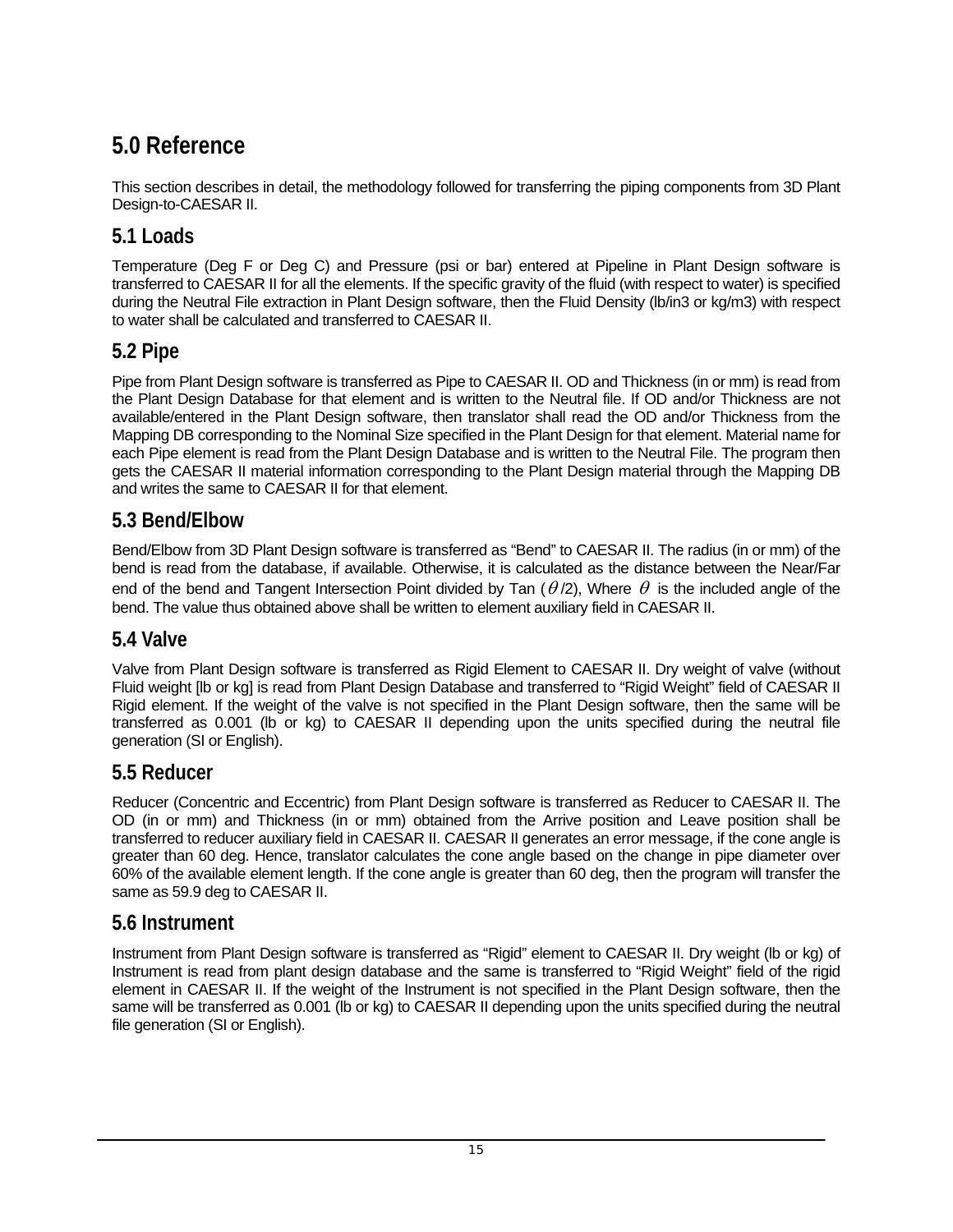## <span id="page-15-0"></span>**5.7 Flange**

Flange from Plant Design software is transferred as "Rigid" element to CAESAR II. Dry weight of flange is read from Plant Design Database and the same is transferred to "Rigid Weight" field of the rigid element in CAESAR II. If the weight of the Flange is not specified in the Plant Design software, then the same will be transferred as 0.001 (lb or kg) to CAESAR II depending upon the units specified during the neutral file generation (SI or English).

## **5.8 Olet**

Olet from Plant Design software is transferred as Pipe to CAESAR II with a Weld (SIF & Tee's) at the near end of the pipe (i.e., where the branch pipe intersect the main run of the pipe).

## **5.9 Tee**

Tee from Plant Design software is transferred as three pipes connecting the near end & center, far end & center and branch point & center with a Weld (SIF & Tee's) specified at the center point of the Tee.

## **5.10 Three Way Valve**

Three Way Valve from Plant Design is transferred as three "Rigid" elements to CAESAR II connecting the near end & center, far end & center and branch end & center. Dry weight of Three Way Valve read from Plant Design Database is transferred to each rigid element in proportion to its length.

## **5.11 Cross**

Cross from Plant Design software is transferred as four pipes connecting near end & center, far end & center and two branch points & center to CAESAR II with a Weld (SIF & Tee's) at the center of the cross. OD and Thickness read from the Pant Design database for this component is transferred to each CAESAR II pipe auxiliary fields thus created as mentioned above.

## **5.12 Four way Valve**

Four Way Valve in Plant Design software is transferred as four "Rigid" elements to CAESAR II by connecting near end & center, far end & center and 2 branch points & center. Dry weight of Four Way Valve read from Plant Design Database is transferred to each rigid element in proportion to its length.

## **5.13 Material**

Material name from 3D Plant Design software is mapped against CAESAR II material to get the corresponding CAESAR II material index and the same will be transferred to CAESAR II. Refer **[Appendix B](#page-18-0)** for details.

## **5.14 Support**

Support information (Location and its type) from Plant Design software can be transferred to CAESAR II in two ways viz.

- a. With the use of mapping DB and
- b. Without using Mapping DB

#### Refer **[Appendix D](#page-22-0)** for details.

### **5.15 Units**

This section describes the units of measurement used to transfer the information from 3D Plant Design software to CAESAR II.

#### **Length (Inches or mm)**

Length related dimensions such as OD, Wall thickness, Insulation thickness, Bend radius and Nominal Size from Plant Design software are transferred as Inches or mm for English and SI units respectively.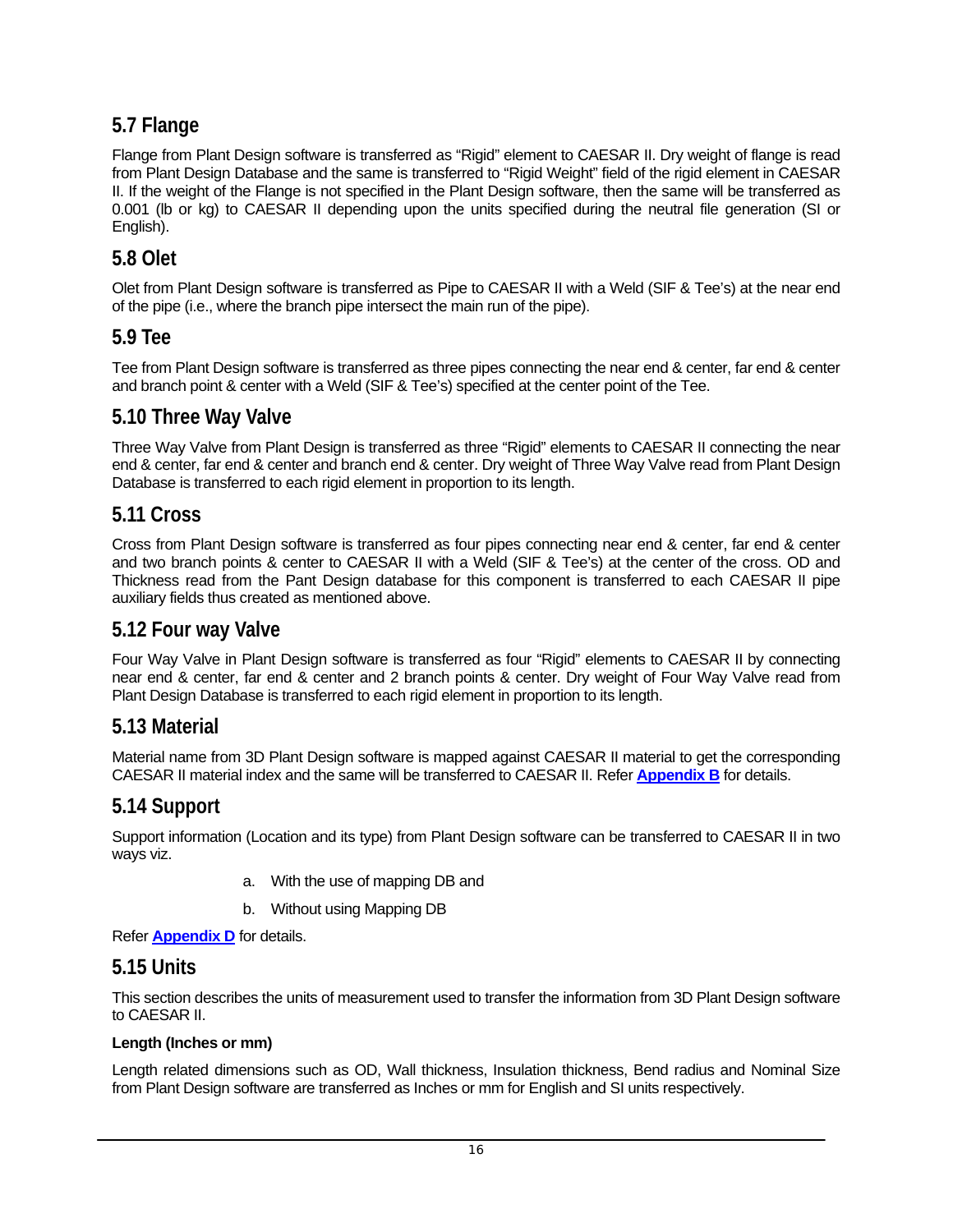### **Temperature (Deg F or Deg C)**

Temperature from Plant Design software is transferred as Deg F or Deg C for English / SI units respectively.

#### **Pressure (psi or bar)**

Pressure from Plant Design software is transferred as psi or bar for English / SI units respectively.

#### **Mass or Weight (lb or Kg)**

Dry weight and Wet weight of components from Plant Design software are transferred as lb or Kg for English and SI Units respectively.

### **Density (lb/in3 or kg/m3)**

Material Density, Insulation Density and Fluid Density from Plant Design software are transferred as lb/in3 or Kg/m3 for English and SI units respectively.

#### **Translational Stiffness (lb/in or N/mm)**

Translational stiffness from Plant Design software is transferred as lb/in or N/mm for English and SI Units respectively to CAESAR II.

#### **Rotational Stiffness (in-lb/deg or N-m/deg)**

Rotational Stiffness from Plant Design software is transferred as lb-in/deg or N-m/deg for English and SI Units respectively to CAESAR II.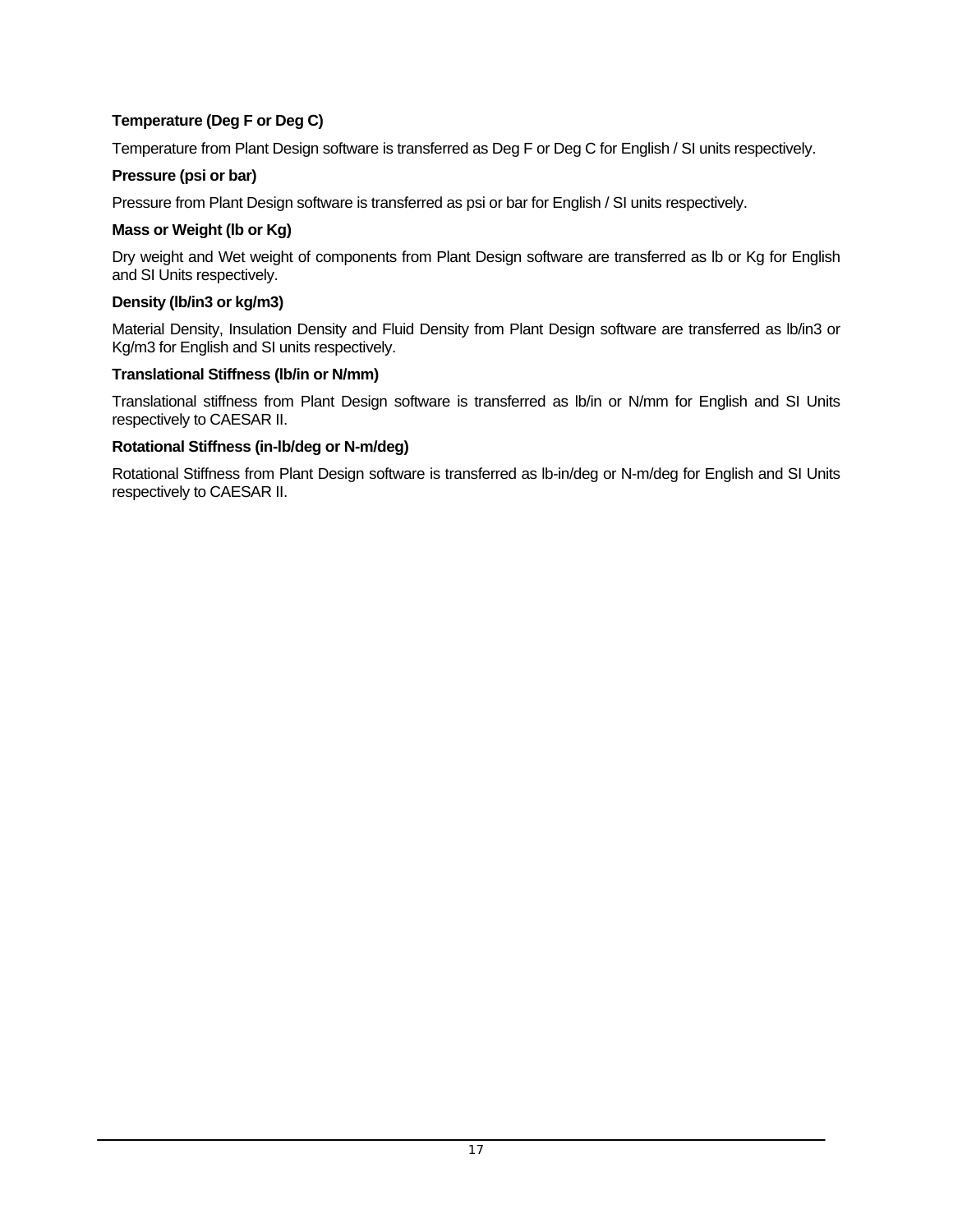# **Appendix A**

# <span id="page-17-0"></span>**3D Plant Design software–to–CAESAR II Component Mapping**

All components available in Plant Design software are mapped with CAESAR II component and how Plant Design software to CAESAR II translator transfers the component to CAESAR II as tabulated below.

| <b>Type of Component in Plant</b><br><b>Design software</b> | <b>Type of Component in CAESAR II</b> | Keywords used in<br><b>Neutral File</b> |
|-------------------------------------------------------------|---------------------------------------|-----------------------------------------|
| Pipe                                                        | Pipe                                  | PI                                      |
| Valve                                                       | <b>Rigid Element</b>                  | VA                                      |
| Flange                                                      | <b>Rigid Element</b>                  | FL                                      |
| Instrument                                                  | <b>Rigid Element</b>                  | <b>RB</b>                               |
| <b>Reducer Concentric</b>                                   | <b>Reducer Concentric</b>             | <b>RD</b>                               |
| <b>Reducer Eccentric</b>                                    | <b>Reducer Eccentric</b>              | ER                                      |
| Cross                                                       | Four Pipes with SIF & TEE             | <b>CR</b>                               |
| Elbow / Bend                                                | Bend                                  | EL                                      |
| Three way Valve                                             | <b>Three Rigid Elements</b>           | 3W                                      |
| Four way Valve                                              | Four Rigid Elements                   | 4W                                      |
| Tee                                                         | Three Pipes with SIF & TEE            | <b>TW</b>                               |
| Olet                                                        | Pipe with SIF & TEE                   | <b>TO</b>                               |
| Support                                                     | Restraints                            | <b>HA</b>                               |
| Hanger                                                      | Hanger                                | HA                                      |

**Note**: Refer Plant Design software specific Readme file (.hlp) supplied with the product for detailed component mapping.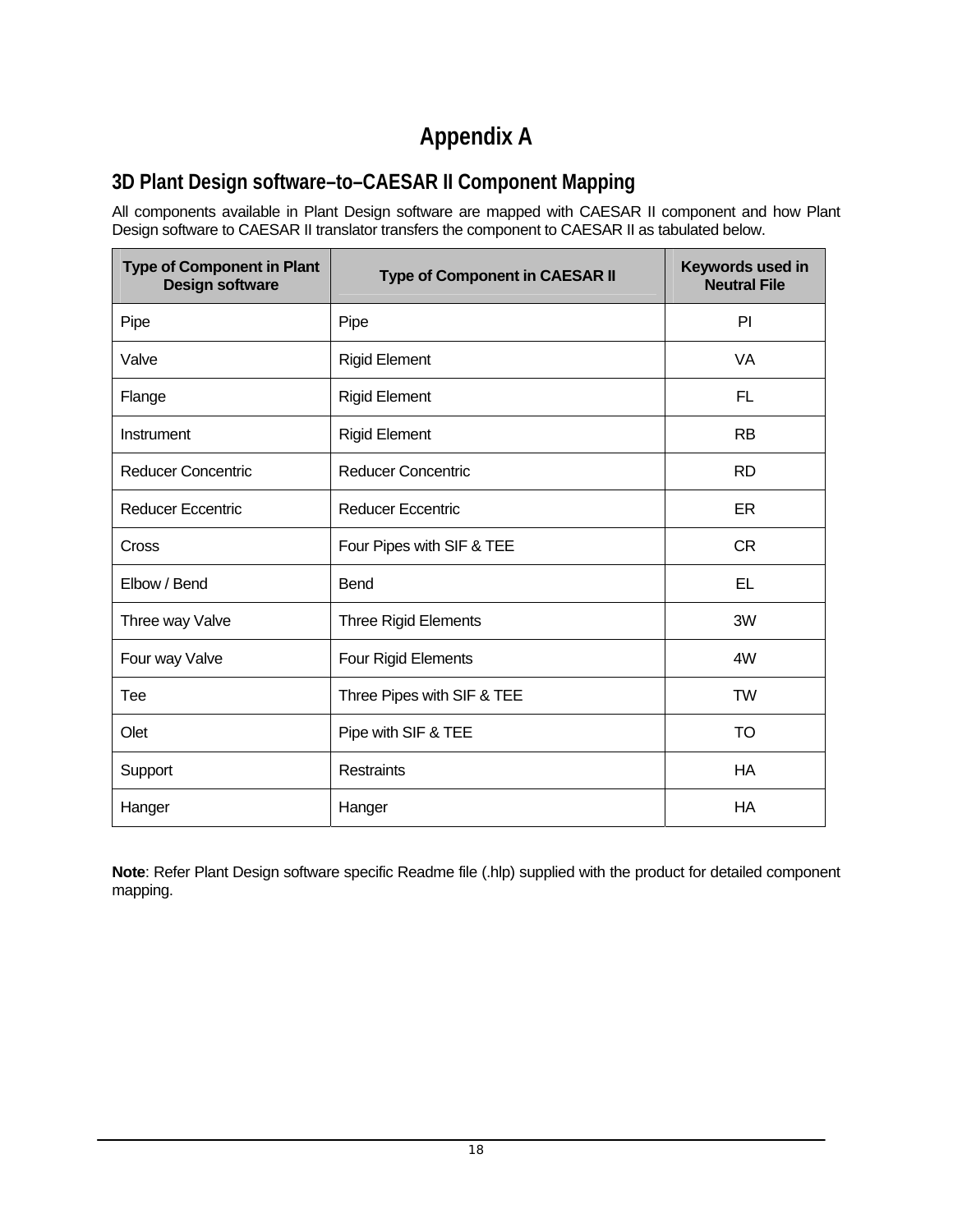# **Appendix B**

## <span id="page-18-0"></span>**Material**

Material name for each element is read from the Plant Design Database and is written to the Neutral File. The program then gets the CAESAR II material information corresponding to Plant Design material information as follows.

- a. Reads the Piping Code for Analysis from Neutral file.
- b. Gets the CAESAR II Analysis code and the Material Mapping DB name from the Mapping DB (Codedb.mdb) corresponding to the Analysis Code specified in Neutral file.
- c. If CAESAR II Analysis code is not available corresponding to Code specified in Neutral file, then program prompts the user to select the same from the transfer dialog box. Once selected, the program will then read the Material Mapping DB name from the Codedb.mdb corresponding to the selected Analysis Code.
- d. Gets the CAESAR II Material Index from the Mapping DB (thus obtained above) corresponding to Plant Design material information.

In case of unavailability of CAESAR II material index corresponding to Plant Design material description available in the neutral file, program reads the CAESAR II Material index specified in the first row of the material Mapping DB (obtained above) and transfers the same to CAESAR II.

## **Material DB Modification / Creation**

User is allowed to create their own material table and can use the same by modifying/adding the name of Material Mapping DB in "Codedb.mdb" supplied along with this software. This file contains a table with name "code" and contains four fields viz. PdCode, CIICode, CIIMat and CIISection. The first field "PdCode" contains the name of Piping Codes that can be specified in Plant Design Software. The second field "CIICode" contains the name of Piping Codes that are available in CAESAR II corresponding to Plant Design Software. Third field "CIIMat" defines the name of the Material DB to be used (to get the CAESAR II Material index) during transfer. Fourth field "CIISection" defines the name of the Schedule Table to be used (to extract OD and Thickness if not available in the Neutral file for an element) during transfer. Please note, the Material DB must exist before it is used in the Codedb.mdb. The procedure for creating a Material DB and modifying the Codedb.mdb is listed below.

- a. Copy the existing file (StdMat.mdb) and rename by pasting the same in the directory where the source file was stored (i.e. PD2CII Installed Dir\Materials).
- b. The DB thus created contains a table "PD2CII" with four fields viz. Index, PlantDesignMat, CIIMaterial and MatIndex.
- c. Enter the name of the material in the field "PlantDesignMat" in the same fashion as it was entered in the Plant Design software. For example, if the name of material is defined as "A 105 Grade A" in Plant Design software, enter the same in the field "PlantDesignMat" as "A 105 Grade A" and then enter the corresponding CAESAR II Material name and material Index in the field "CIIMaterial" and "MatIndex" respectively. Refer CAESAR II User's Manual for details on Material Index for different materials.
- d. After successful creation of material Mapping DB as explained above in steps a to c, open the DB codedb.mdb and enter the name of the Material DB thus created above in the field "CIIMat". For example, if you have created your own material Mapping DB corresponding to B31.1 as B311.mdb, then enter the name of the file (B311.mdb) in the field "CIIMat" as "B311" where the value of the field "PdCode" is equal to B31.1 and then enter the corresponding CAESAR II Section details table name in the field "CIISection".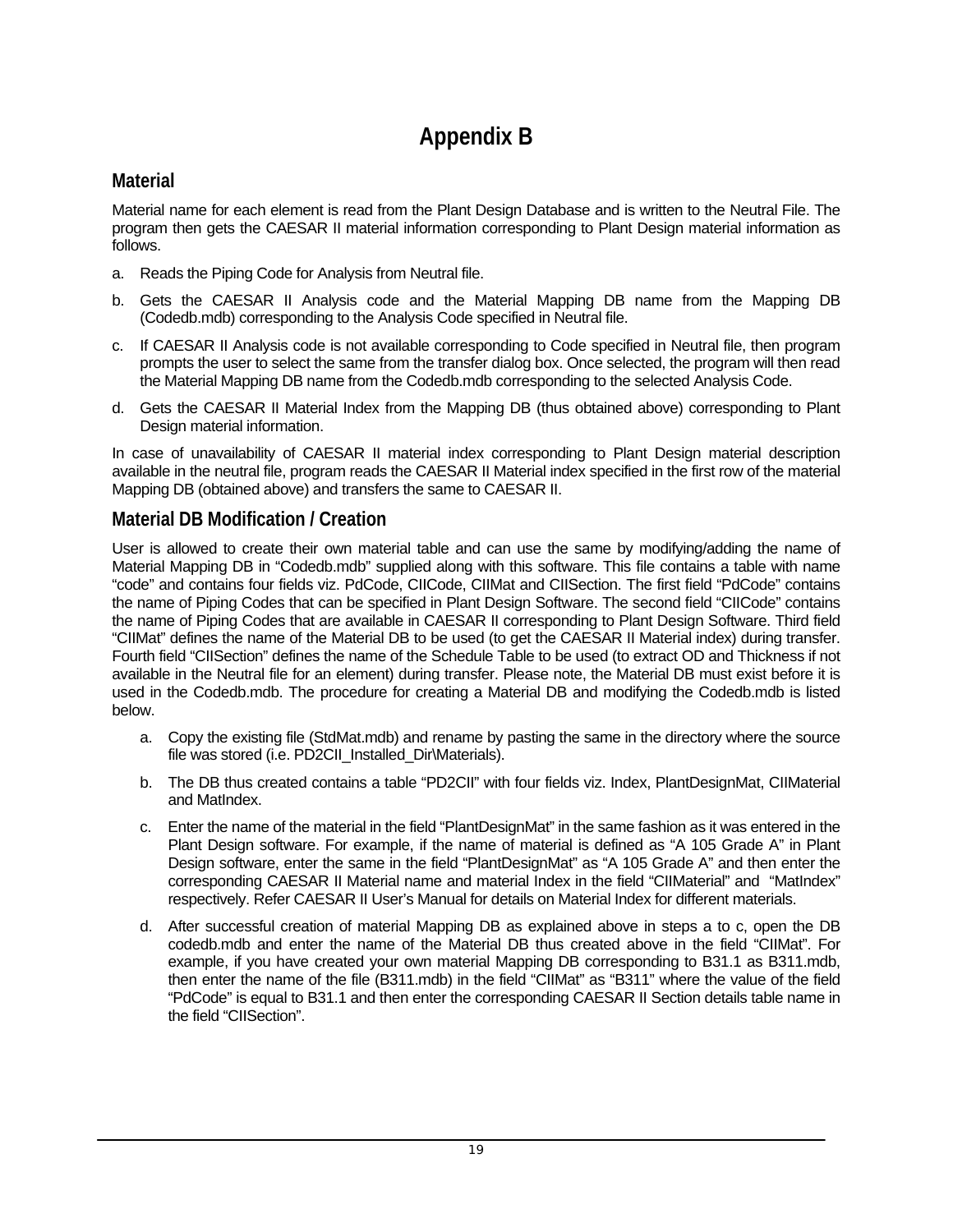<span id="page-19-0"></span>If the "Piping Code for Analysis" is not specified or specified as "Default" in the neutral file, then the software transfer the "Piping Code" into CAESAR II as the value specified in the field "CIICode" corresponding to the value "Default" in the field "Pdcode" of the table named "code" in "Codedb.mdb".

For e.g., If you wish to define the "Piping Code" in CAESAR as "B31.3" by default, then change the value corresponding to "Default" in the field "PdCode" as "B31.3" in the filed "CIICode". You can also modify the name of the material table and the standard schedule table to be used during the transfer by modifying the values in the field "CIIMat" and "CIISection".

|                                         |                 | PdCode CIICode CIIMat CIISection |
|-----------------------------------------|-----------------|----------------------------------|
| $\overline{$ Default $\overline{B}31.3$ | $ B31.3 $ Sch40 |                                  |

## **Sample "Code" DB**

| PdCode          | CIICode         | CIIMat | CIISection    |
|-----------------|-----------------|--------|---------------|
| ASME NC         | ASME NC         | StdMat | STDsch        |
| ASME ND         | ASME ND         | StdMat | STDsch        |
| B31.1           | B31.1           | StdMat | STDsch        |
| B31.11          | B31.11          | StdMat | <b>STDsch</b> |
| B31.1-1967      | B31.1-1967      | StdMat | STDsch        |
| B31.3           | B31.3           | StdMat | STDsch        |
| B31.4           | B31.4           | StdMat | STDsch        |
| B31.4 Chap IX   | B31.4 Chap IX   | StdMat | STDsch        |
| B31.5           | B31.5           | StdMat | STDsch        |
| B31.8           | B31.8           | StdMat | STDsch        |
| B31.8 Chap VIII | B31.8 Chap VIII | StdMat | <b>STDsch</b> |
| <b>BS 7159</b>  | <b>BS 7159</b>  | StdMat | STDsch        |
| <b>BS 806</b>   | <b>BS 806</b>   | StdMat | STDsch        |
| CAN Z662        | CAN Z662        | StdMat | STDsch        |
| CODETI          | CODETI          | StdMat | STDsch        |

#### **Fields in Code DB Table:**

| PdCode<br>- Name of the Piping Code than can be specified in Plant Design Software. |  |
|-------------------------------------------------------------------------------------|--|
|-------------------------------------------------------------------------------------|--|

CIICode - CAESAR II Analysis code corresponding to Plant Design Code.

CIIMat - Material DB name from where the material details are specified.

CIISection - Section DB name from where the Schedule details are specified.

## **Sample "Material DB" (StdMat.mdb)**

| Index | PlantDesignMat        | CIIMaterial             | MatIndex |
|-------|-----------------------|-------------------------|----------|
|       | 1 A53-A               | A53 Grade A             | 101      |
|       | $2 $ A53-B            | A53 Grade B             | 102      |
|       | 3 A106-A              | A106 Grade A            | 104      |
|       | 4 A106-B              | A106 Grade B            | 106      |
|       | 5 A268-TP405          | A268 TP405 (12Cr-Al)    | 144      |
|       | 6 A268-TP410          | A268 TP410 (13Cr)       | 145      |
|       | 7 A268-TP446          | A268 TP446-1 (27Cr)     | 149      |
|       | 8 A312-TP304          | A312 TP304 (18Cr-8Ni)   | 155      |
|       | <u>.9 4312-TP304L</u> | LA312 TP304L,(18Cr-8Nj) | 157      |
|       | U AXX XX M            |                         | NGS.     |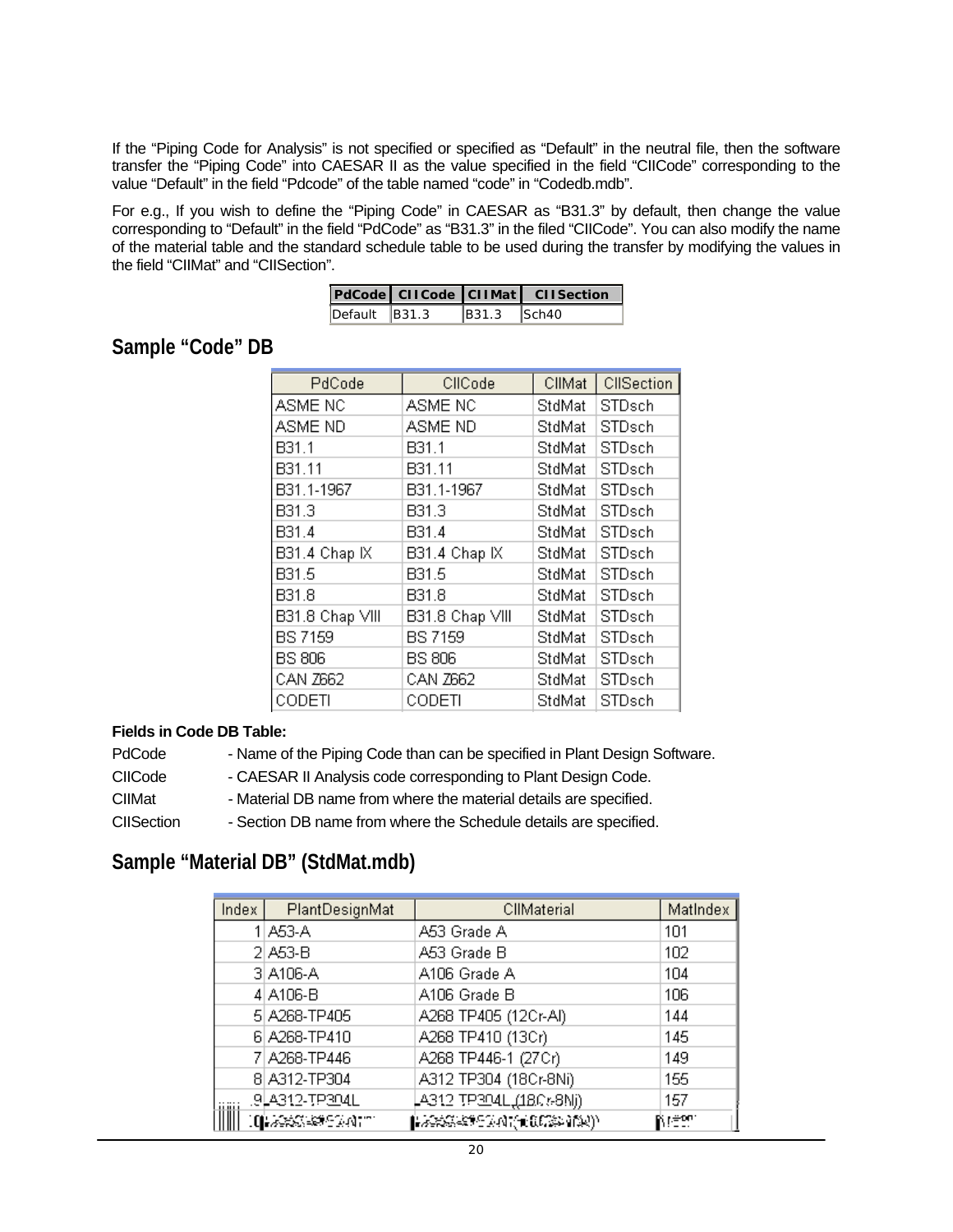#### <span id="page-20-0"></span>**Fields in StdMat Table:**

| Index          | - Unique Id                  |
|----------------|------------------------------|
| PlantDesignMat | - Plant Design Material name |
| CIIMaterial    | - CAESAR II material name    |
| MatIndex       | - CAESAR II Material Index   |

## **Modification of "Config.ini" File**

Material Mapping DB's and Support Mapping DB's are stored in the Application directory of the Product. The customized Material Mapping DB's and Support Mapping DB's can be shared among the users of the product by copying these files in a shared location and modifying the "config.ini" file to point to the new path.

For clarity, "config.ini" file contains the path of the Material Mapping DB's and Support Mapping DB's. By default, this will point to the application directory. Copying these files to a shared location and modifying the path in the "config.ini" to reflect the new location will help users to share the customized DB's. The content of the file is listed below for reference.

*[Config] Product Name=Plant Design-to-CAESAR II Translator Product Type=Server Version Materials\_DB= Code\_DB= Support\_DB= leaving the above fields empty will use the default path* 

Assuming the Material Mapping DB's, Code DB and Support DB are stored in the shared location DBS of machine "InfoP025", modify the Materials\_DB, Code\_DB and Support\_DB as follows.

*[Config] Product Name=Plant Design-to-CAESAR II Translator Product Type=Server Version Materials\_DB=\\InfoP025\DBS Code\_DB=\\InfoP025\DBS Support\_DB=\\InfoP025\DBS leaving the above fields empty will use the default path* 

**Warning: Care should be taken while filling the fields of the CodeDb.mdb and the Material mapping DB as the wrong entry may lead to malfunction of the software.**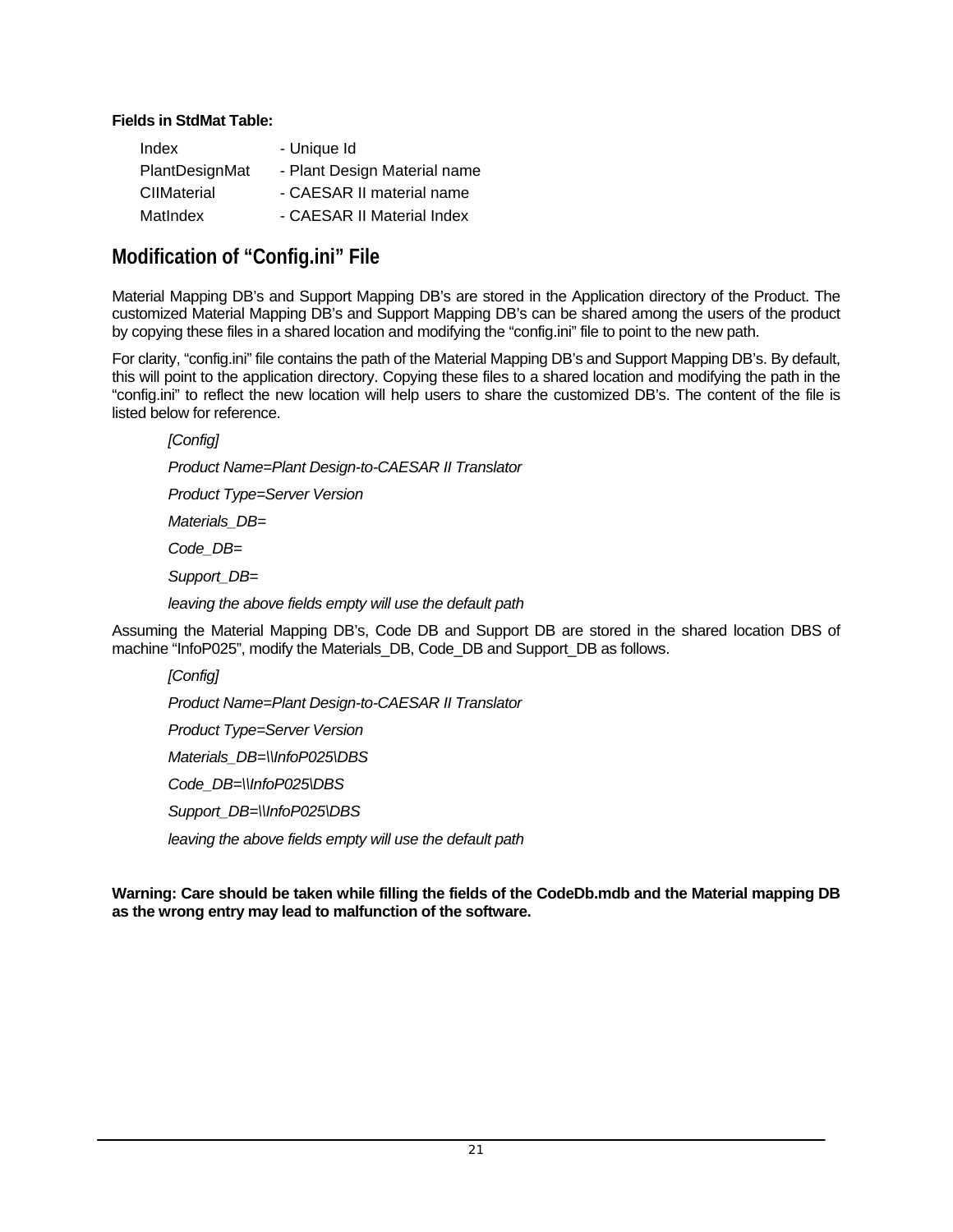# **Appendix C**

# <span id="page-21-0"></span>**Schedule Table**

The table "code" in Codedb.mdb contains a field named "CIISection" to specify the schedule to be used during transfer. Incase of unavailability of OD and/or thickness values in plant design software, translator reads the OD and/or thickness from the standard schedule table (STDsch.mdb) using the Nominal size specified for that component and transfers the same to CAESAR II. In case the value of the field "CIISection" is not defined or left empty in the table, then the program will use the "Standard Schedule (STDsch)" for ANSI standard by default.

## **Schedule Table Creation / Modification**

The procedure for creating the user defined Schedule Table is listed below

- 1. Copy the table "STDsch" and then paste it as new table in the same "Codedb.mdb" by specifying a new name for the table.
- 2. Modify the contents of the table with the new values.
- 3. Open the table "Code" and then enter the "CIISection" field with the name of the table created above corresponding to the "PdCode". For e.g. assuming the name of the new Schedule table created as "Sch40" corresponding to "B31.3" PdCode, change the value of field "STDsch" as "Sch40".

| PdCode  | CIICode |                   | CIIMat   CIISection |
|---------|---------|-------------------|---------------------|
| IB31-3. | -341 3  | -StdMat - ISTDsch |                     |

## **Sample Schedule Table**

| NPD E | NPD M | OD     | <b>THK</b> |
|-------|-------|--------|------------|
| 0.125 | 4     | 10.287 | 1.7272     |
| 0.25  | 8     | 13.716 | 2.2352     |
| 0.375 | 10    | 17.145 | 2.3114     |
| 0.5   | 15    | 21.336 | 2.7686     |
| 0.75  | 20    | 26.67  | 2.8702     |
| 1     | 25    | 33,401 | 3.3782     |
| 1.25  | 32    | 42.164 | 3.556      |
| 1.5   | 40    | 48.26  | 3.683      |
| 2     | 50    | 60.325 | 3.9116     |

Fields in standard schedule table and their descriptions are given below in detail.

| NPD E | - Nominal Piping Diameter in Inches      |
|-------|------------------------------------------|
| NPD M | - Nominal Piping Diameter in Millimeters |
| -OD.  | - Outside Diameter in mm                 |
| THK   | - Wall thickness in mm                   |

**Warning: Care should be taken while filling the fields of the Schedule DB as the wrong entry may lead to malfunction of the software.**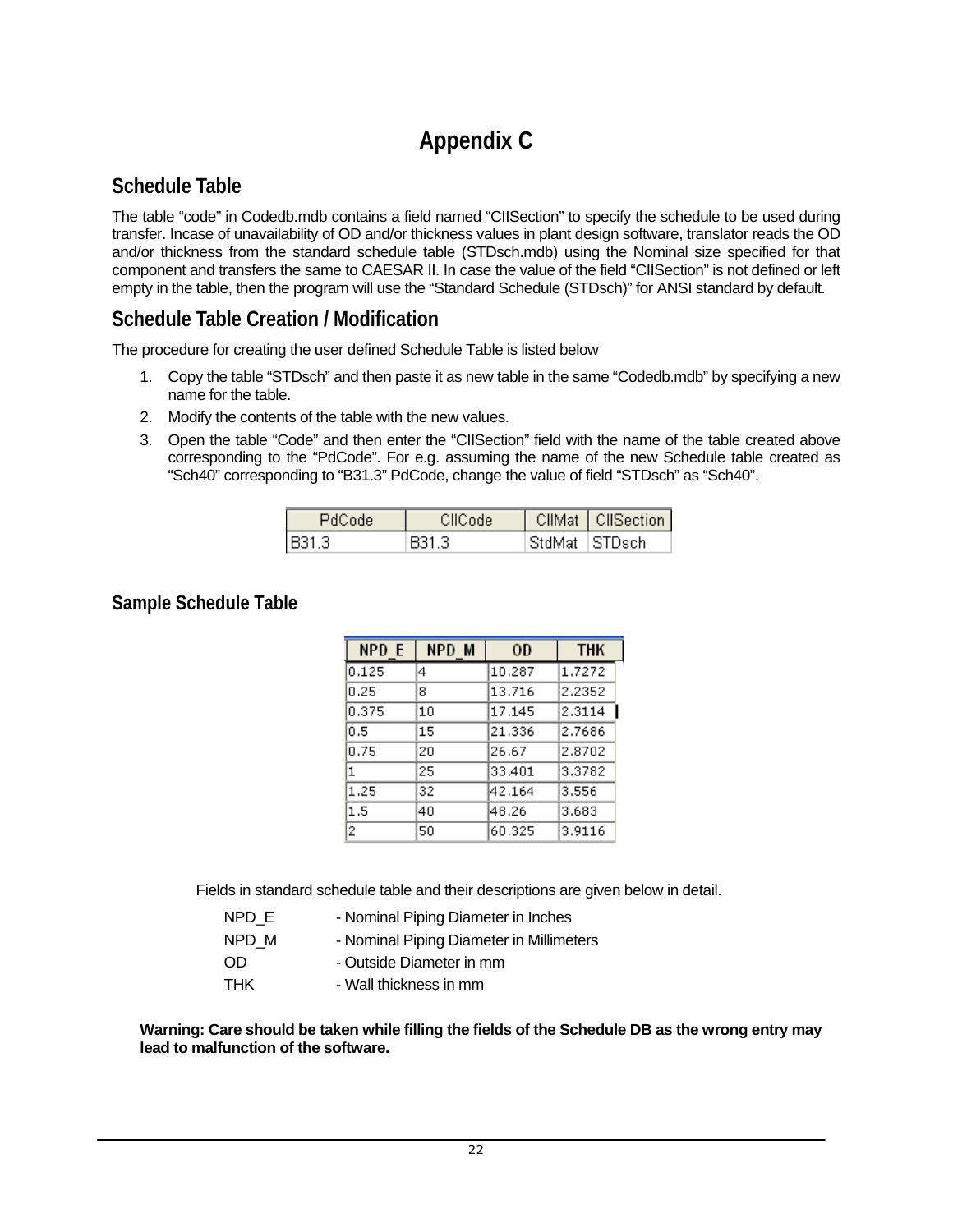# **Appendix D**

## <span id="page-22-0"></span>**Supports**

Support information (Location and its type) from Plant Design software can be transferred to CAESAR II in two ways viz.

- 1. With the use of mapping DB
- 2. Without using Mapping DB

# **With the use of mapping DB**

In many large organizations, the Plant Design Engineer is responsible only for generating the Piping Layout and the Stress Engineer will be responsible for carrying out the detailed Stress Analysis. Hence, the Plant Design Engineer may not have details on mathematical supports equivalent to Plant Design physical support configurations. In such cases, the Stress Engineer can define the mathematical supports equivalent to Plant Design software using the "SupportType.mdb" file and can instruct the Plant Design Engineer on filling such information in the Plant Design software at Support locations. The Plant Design Engineer can then produce the Neutral file from the Plant Design software and convert the same to CAESAR II using the translator. The details on entering the information and transferring the same to CAESAR II are listed below.

## **Transfer of Supports**

The support details (entered via attributes) and its location specified in the Plant Design software are transferred to CAESAR II. The values of the attributes filled at support locations shall be in accordance with the values specified in the field #1 of tables "Zvertical" and "Yvertical" of "SupportType.mdb" built into this software. The values from field #1 of table "Zvertical" shall be referred and entered at the support locations (via attributes), if the Global Vertical Axis to be used in the Stress Model is "Z". On the other hand, values from field #1 of table "Yvertical" shall be referred and entered at the support locations (via attributes), if the Global Vertical Axis to be used in the Stress Model is "Y".

Fortunately, the values entered/available in the field #1 of tables "Zvertical" and "Yvertical" are kept identical, because most Plant Design software always consider the vertical direction as Z-axis. On the other hand, pipe stress engineers in different parts of the world use either Z-axis as vertical or Y-axis as Vertical. So, the values entered in the field "CAESARIISupport" are different for "Zvertical" and "Yvertical". Program always uses the value entered in the field "CAESARIISupport" corresponding to the value entered in field "PDSupport", for its stress model file generations.

User can modify the values available in the field "PDSupport" of tables "Zvertical" and "Yvertical" to suit their requirements. It is recommended to keep the values entered in the filed "PDSupport" of tables "Zvertical" and "Yvertical" identical as much as possible. This will help to avoid the user in reentering/changing the values at support locations for different Global Vertical Axis.

In case, the CAESAR II support information corresponding to the attribute value entered in the Plant Design is not available/defined in the mapping DB, then the translator transfers the support as Hanger at that location.

**Note**: Refer the Plant Design Readme supplied along with the product for filling the Support Information in Plant Design software. For example, refer the file PDMS.hlp for details on filling the Support Information at support location in PDMS.

# **Without using mapping DB**

In smaller organizations, the Plant Design Engineer would be responsible for carrying out the Stress Analysis and hence, he would be familiar with the usage of CAESAR II software and the customs followed in generating the Stress Models. He also would be familiar in arriving at the mathematical model equivalent to the geometric model from Plant Design Software. i.e., can define the support conditions (boundary conditions) in CAESAR II equivalent to the Physical Support configurations from Plant Design software. In such cases, the Plant Design Engineer can transfer the support details (locations and types) by entering them at the support locations directly and transfer the same to CAESAR II without using the mapping DB. Refer the section listed below for details.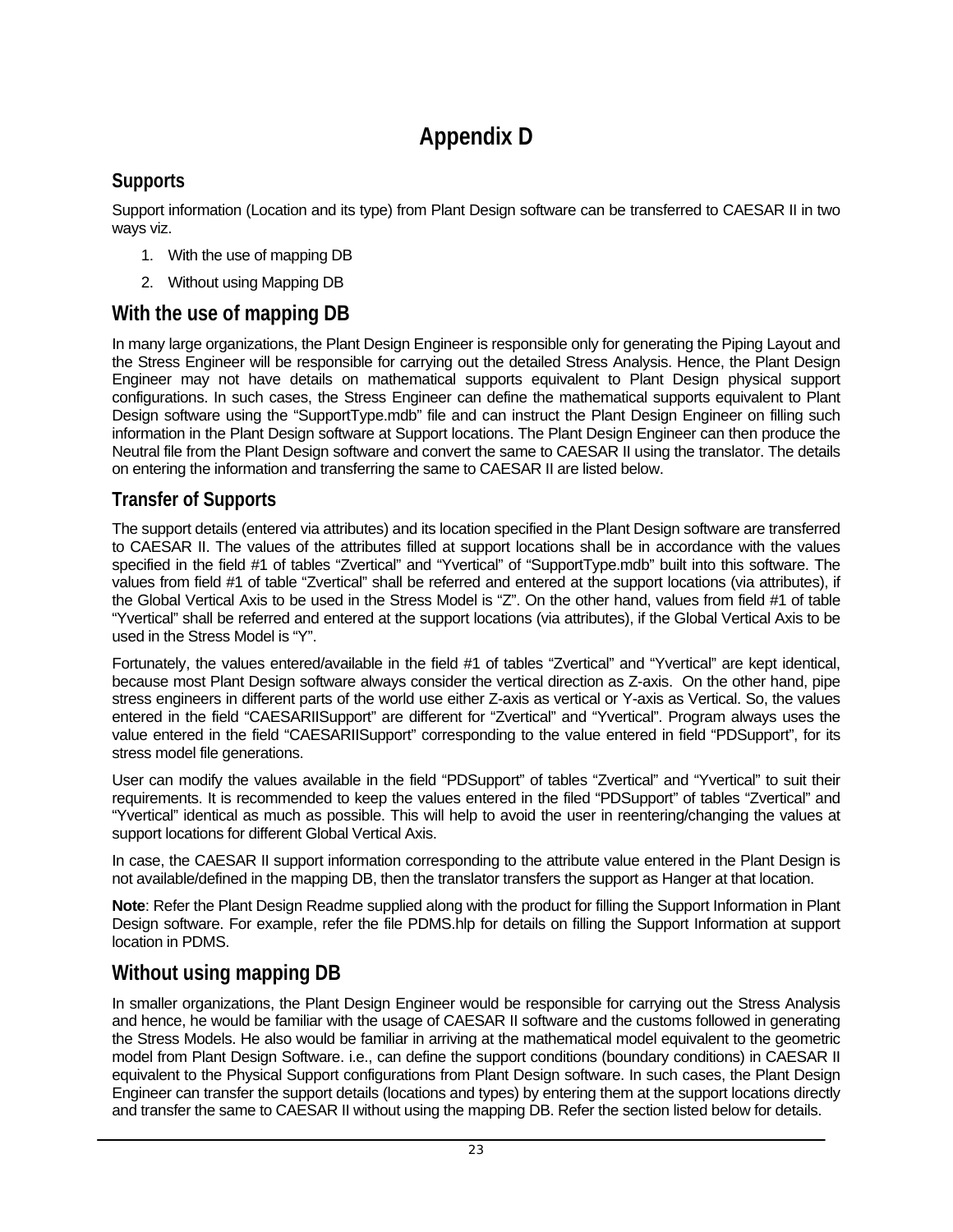## **Transfer of Supports**

The support details (entered via attributes) and their locations specified in the Plant Design software are transferred to CAESAR II. The values of the attributes that can be filled at support locations shall be in the format as listed below.

### **Double acting Translational Restraints**

Double acting Translational restraint(s) can be transferred from Plant Design software to CAESAR II by specifying the following at support locations.

### **Syntax**:

TranslationalRestraintType(Stiffness[ib/in or N/m]:Gap[in or mm]:Friction Coefficient)

### **Example**:

Double acting Translational restraints in X and Y directions with stiffness 1E+12 lb/in and gap of 0.10 in can be transferred by specifying the support attributes as, X(1e12:0.10);Y(1e12:0.10).

Please note, Stiffness, Gap and Friction Coefficient are optional values. If not defined, then the Stiffness, Gap and Friction coefficient shall be transferred to CAESAR II as 1E+12 lb/in, 0.0 and 0.0 respectively.

## **Double acting Rotational Restraints**

Double acting Rotational restraint(s) can be transferred from Plant Design software to CAESAR II by specifying the following at support locations.

#### **Syntax**:

RotationalRestraintType(Stiffness[ib-in/deg or Nm/deg]:Gap[rad or deg]:Friction Co-efficient)

#### **Example**:

Double acting Rotational restraints in X and Y directions with rotational stiffness 1e12 lb-in/deg and gap of 0.10 rad can be transferred as, RX(1E12:0.10);RY(1E12:0.10). Please note, Stiffness, Gap and Friction Coefficient are optional values. If not defined, then the Stiffness, Gap and Friction coefficient shall be transferred to CAESAR II as 1E+12 lb-in/deg, 0.0 and 0.0 respectively.

## **Single acting Translational and Rotational Restraints**

Single acting Translational and Rotational restraints can be transferred to CAESAR II from Plant Design software support locations by adding the "+" and "-" sign with the "TranslationalRestraintType" and "RotationalRestraintType" specified above. For example for transferring the Single acting Translational Restraint in X direction enter the attribute of Plant Design Support location as

 $+X(1e12:0.25)$ ;  $+Y(1e12:0.25)$  or  $+X$ ;  $+Y$  and

Single acting Rotational Restraint as

 $+RX(1e12:0.25)$ ;  $+RY(1e12:0.25)$  or  $+RX$ ;  $+RY$ 

### **Spring Hanger**

Hanger from Plant Design can be transferred to CAESAR II by entering the following at the support locations.

#### **Syntax**

Hanger(Type:No.ofHanger:Allowable Travel Limit[in or mm]:Load Variation:Short Range)

#### **Example**

For transferring Spring Hanger (Grinnell) with number of hangers at location as 1, Allowable travel limit as 0.0, load variation as 25 % and to use short-range spring, enter the following at the support location in Plant Design software.

Hanger(Grinnell:1:0.0:25:1)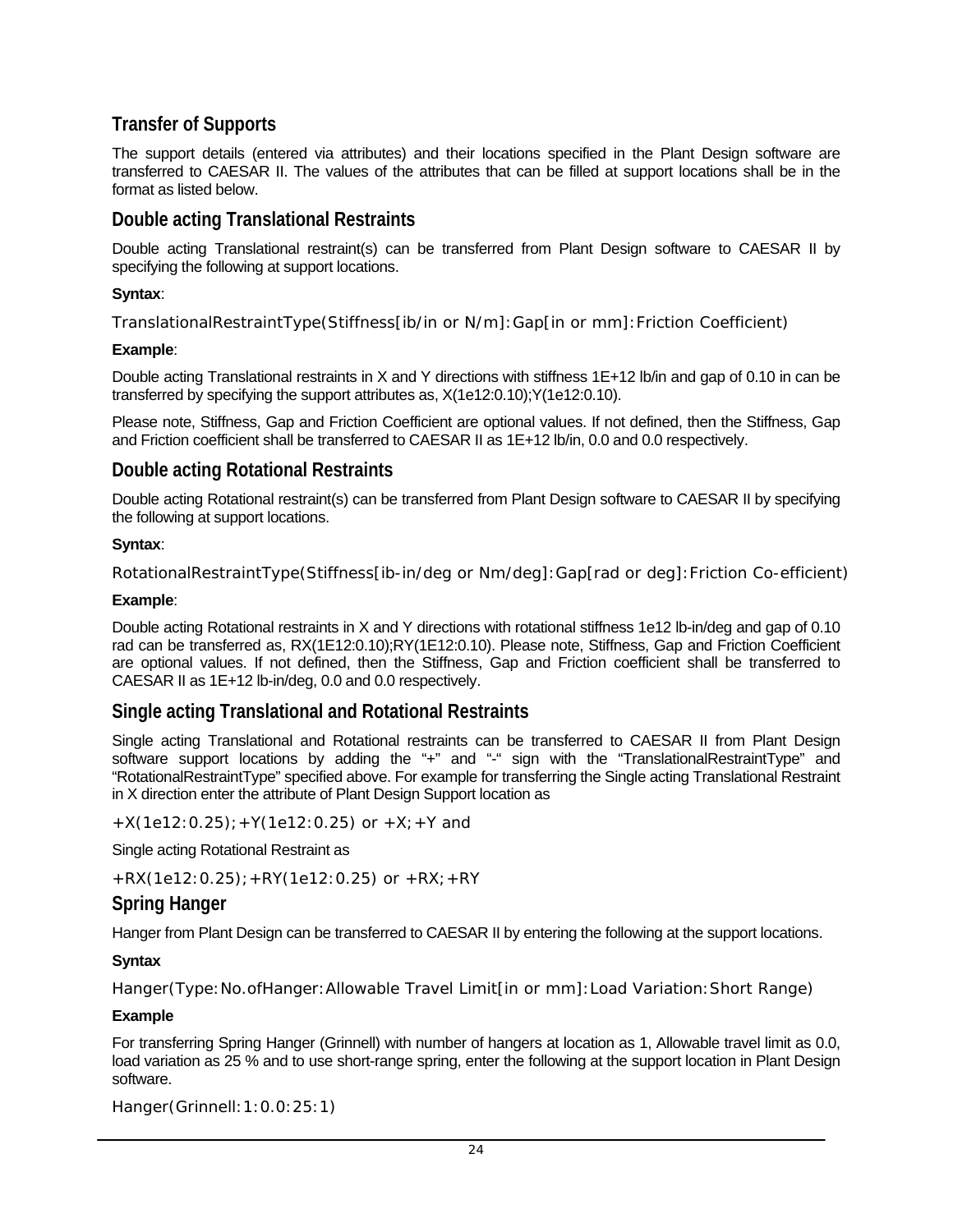Please note, for transferring Constant Support Hanger; enter the allowable travel limit as 0.001 in. Refer to the example below.

Hanger(Grinnell:1:0.001) or Hanger(:1:0.001)

### **User Hanger**

Hanger from Plant Design software can be transferred to CAESAR II by entering the following at the support location.

### **Syntax**

UserHanger(Spring Rate[lb/in or N/mm]:No.of Hanger:Cold Load: Hot Load)

### **Example**

For transferring User Hanger with Spring Rate as 200 lb/in, Number of Hanger as 1 and Cold Load as 1131 lb, fill the attribute at support location as follows.

UserHanger(200:1:1131)

Note: For transferring User Hanger with Hot Load, enter as follows.

UserHanger(200:1:0.0:1088)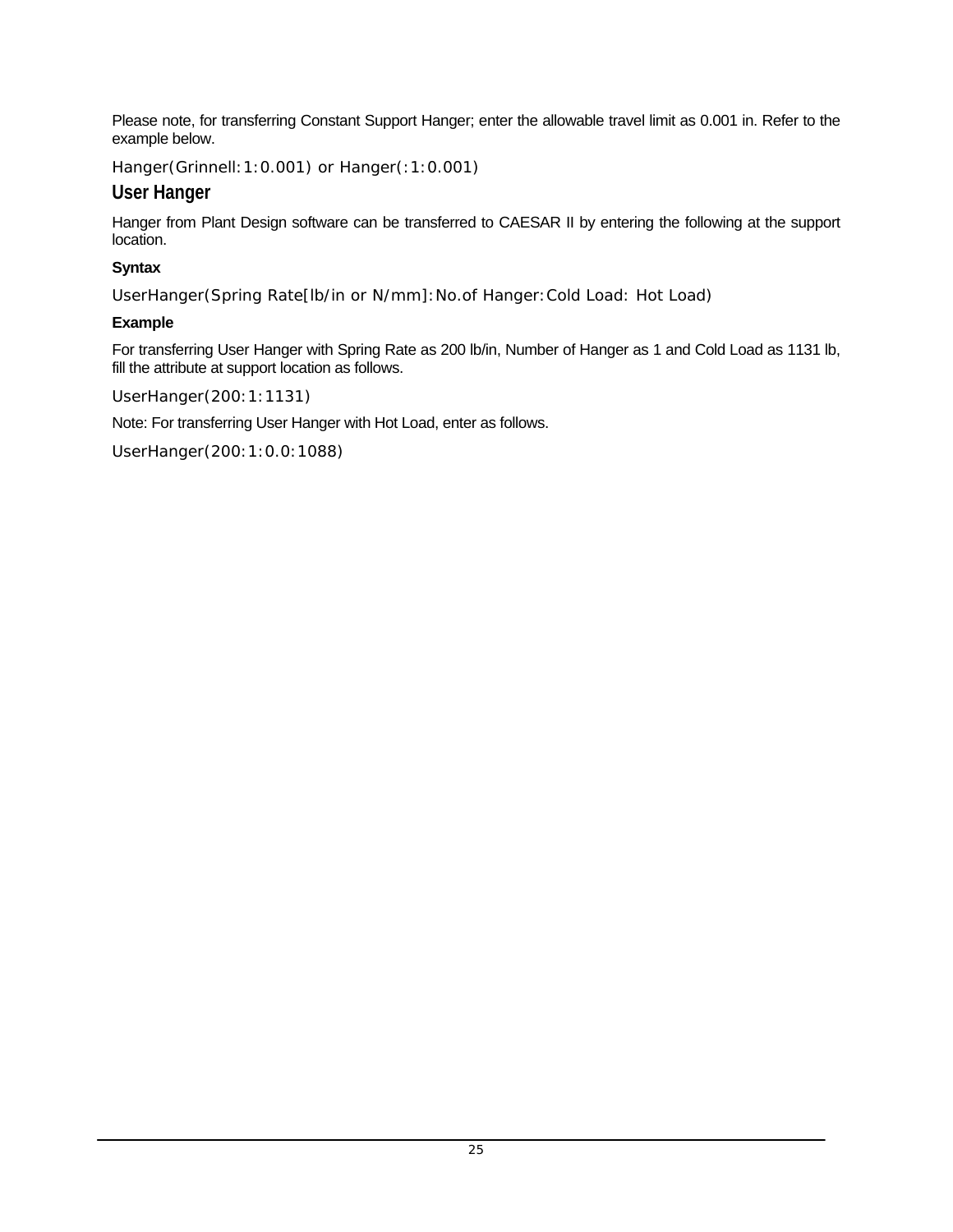# **Appendix E**

# <span id="page-25-0"></span>**Possible Restraints Types and Hangers**

| <b>Particulars</b>                                      | <b>Syntax</b>                                 | <b>Example</b>                                                   |
|---------------------------------------------------------|-----------------------------------------------|------------------------------------------------------------------|
| <b>Anchor</b>                                           |                                               |                                                                  |
| Anchor                                                  | ANC(Stiffness:Gap:Friction Co-efficient)      | ANC or ANC(1E12:0.0) or<br>ANC(1E12:0.0:0.0)                     |
| <b>Double Acting</b><br><b>Translational Restraints</b> |                                               |                                                                  |
| X                                                       | X(Stiffness:Gap:Friction Co-efficient)        | X or X(1E12) or X(1E12:0.0) or<br>X(1E12:0.0:0.0)                |
| Y                                                       | Y(Stiffness:Gap:Friction Co-efficient)        | Y or Y(1E12) or Y(1E12:0.0) or<br>Y(1E12:0.0:0.0)                |
| Z                                                       | Z(Stiffness:Gap:Friction Co-efficient)        | Z or Z(1E12) or Z(1E12:0.0) or<br>Z(1E12:0.0:0.0)                |
| <b>Double Acting Rotational</b><br><b>Restraints</b>    |                                               |                                                                  |
| <b>RX</b>                                               | RX(Stiffness:Gap:Friction Co-efficient)       | RX or RX(1E12) or RX(1E12:0.0) or<br>RX(1E12:0.0:0.0)            |
| <b>RY</b>                                               | RY(Stiffness:Gap:Friction Co-efficient)       | RY or RY(1E12) or RY(1E12:0.0) or<br>RY(1E12:0.0:0.0)            |
| <b>RZ</b>                                               | RZ(Stiffness:Gap:Friction Co-efficient)       | RZ or RZ(1E12) or RZ(1E12:0.0) or<br>RZ(1E12:0.0:0.0)            |
| <b>Double Acting Snubbers</b>                           |                                               |                                                                  |
| <b>XSNB</b>                                             | XSNB(Stiffness:Gap:Friction Co-<br>efficient) | XSNB or XSNB(1E12) or<br>XSNB(1E12:0.0) or<br>XSNB(1E12:0.0:0.0) |
| <b>YSNB</b>                                             | YSNB(Stiffness:Gap:Friction Co-<br>efficient) | YSNB or YSNB(1E12) or<br>YSNB(1E12:0.0) or<br>YSNB(1E12:0.0:0.0) |
| <b>ZSNB</b>                                             | ZSNB(Stiffness:Gap:Friction Co-efficient)     | ZSNB or ZSNB(1E12) or<br>ZSNB(1E12:0.0) or<br>ZSNB(1E12:0.0:0.0) |
| <b>Double Acting Springs</b>                            |                                               |                                                                  |
| <b>XSPR</b>                                             | XSPR(Stiffness:Gap:Friction Co-<br>efficient) | XSPR or XSPR(1E12) or<br>XSPR(1E12:0.0) or<br>XSPR(1E12:0.0:0.0) |
| <b>YSPR</b>                                             | YSPR(Stiffness:Gap:Friction Co-<br>efficient) | YSPR or YSPR(1E12) or<br>YSPR(1E12:0.0) or<br>YSPR(1E12:0.0:0.0) |
| <b>ZSPR</b>                                             | ZSPR(Stiffness:Gap:Friction Co-efficient)     | ZSPR or ZSPR(1E12) or<br>ZSPR(1E12:0.0) or<br>ZSPR(1E12:0.0:0.0) |
| <b>Double Acting Limit Stops</b>                        |                                               |                                                                  |
| LIM                                                     | LIM(Stiffness:Gap:Friction Co-efficient)      | LIM or LIM(1E12) or LIM(1E12:0.0)<br>or LIM(1E12:0.0:0.0)        |
| <b>Skewed Restraints</b>                                |                                               |                                                                  |
| <b>Skewed Restraints</b>                                | Skew(VecX:VecY:VecZ)                          | Skew(0.707:0.707:0.0)                                            |
| Guide                                                   |                                               |                                                                  |
| <b>GUI</b>                                              | GUI(Stiffness:Gap:Friction Co-efficient)      | GUI or GUI(1E12) or GUI(1E12:0.0)<br>or GUI(1E12:0.0:0.0)        |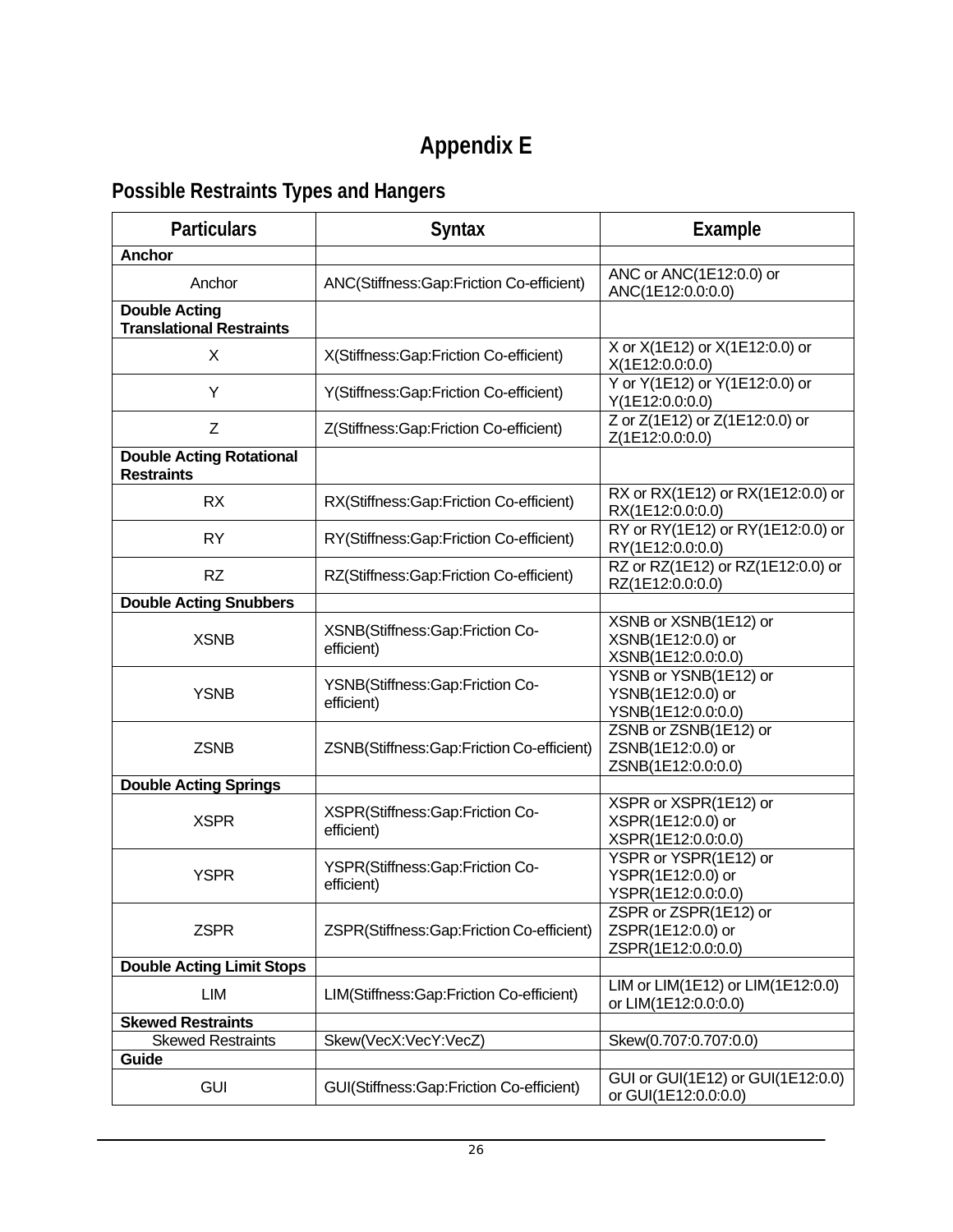| <b>Spring Hangers</b>          |                                                                             |                                                                                                   |
|--------------------------------|-----------------------------------------------------------------------------|---------------------------------------------------------------------------------------------------|
| Hanger                         | Hanger(Type:No.of Hanger:sAll.Travel<br>Limit: Load Variation: Short Range) | Hanger or Hanger(Grinnell: 1) or<br>Hanger(Grinnell: 1:0.0:25) or<br>Hanger(Grinnell: 1:0.0:25:1) |
| <b>Constant Support Hanger</b> | Hanger(Type:No.of Hanger: All.Travel<br>Limit)                              | Hanger(:: 0.001)                                                                                  |
| <b>User Hangers</b>            |                                                                             |                                                                                                   |
| User Hangers                   | UserHanger(Spring Rate:No.of Hanger:<br>Cold Load: Hot Load)                | UserHanger(200:1:1131) or<br>UserHanger(200:1:0.0:1088)                                           |

#### **Note:**

- 1. Restraints may be preceded by (+) or (-) sign in front to represent the direction of allowed free displacement along the specified degree of freedom (Single Acting).
- 2. Stiffness, Gap and Friction Coefficient are optional values. If not defined, then they will be transferred as 1E12 lb/in, 0.0 in, and 0.0 respectively to CAESAR II.
- 3. For SI units, the Stiffness and Gap should be specified in N/mm and mm respectively.
- 4. The Hanger Type, Number of hanger, Allowable Travel Limit, Load variation and Short range are optional value. If the above information are not defined, then the program will assume the following
	- a. Hanger Type = Hanger Type is selected/Specified in the form during transfer. Refer the Chapter 4.0 on "Working procedure".
	- b. Number of Hanger  $= 1$
	- c. Allowable Travel Limit  $= 0.00$
	- d. Load Variation =  $25\%$
	- e. Short range = 1 ( Use short range)

| Grinnell               | <b>Quality Pipe Supports</b> |
|------------------------|------------------------------|
| Power Piping           | Bergen Power                 |
| Lisega                 | NPS Industries               |
| Piping Technology      | Fronek                       |
| <b>Piping Services</b> | Capitol                      |
| Inoflex                | <b>Basic Engineers</b>       |
| <b>SINOPEC</b>         | E. Myatt                     |
| Flexider               | BHEL                         |
| Comet                  | Carpenter & Paterson         |
| Sarathi                | Hydra                        |
| China Power            | <b>Myricks</b>               |
| Pipe Supports USA      |                              |

- 5. For SI units, the Spring Rate, Cold Load and Hot Load should be specified in N/mm, Kg and Kg respectively.
- 6. For defining more than one support at each support location use ";" in between support definitions. Example, +X(1e12:0.25);+Y(1e12:0.25)
- 7. Refer CAESAR II Technical Reference Manual for details on Restraints types that are not listed in this section.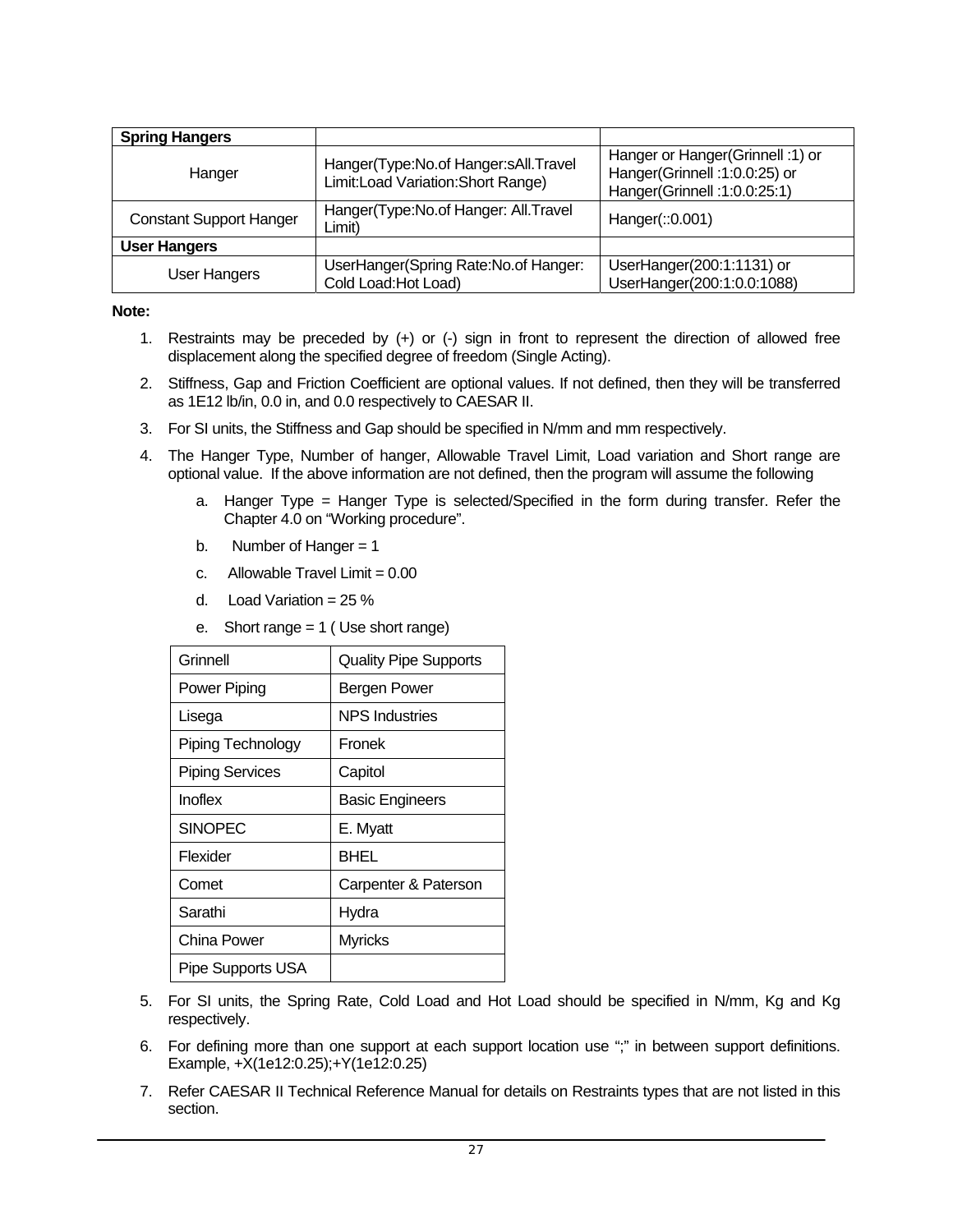# **Appendix F**

## <span id="page-27-0"></span>**Errors and Descriptions**

This Appendix presents the list of errors, their descriptions and the necessary actions to be taken.

### **1. "Select Plant Design Neutral File and Proceed...."**

No Plant Design Neutral file is selected for transfer. User needs to select any Plant Design neutral file.

### **2. "Enter CAESAR II Neutral file and Proceed.... "**

No CAESAR II file is entered or selected for transfer. User needs to enter or select any CAESAR II file.

### **3. "Plant Design Neutral File does not exist"**

Selected Plant Design Neutral file does not exist in the specified path entered in the text box. User needs to check the path where that neutral file is present.

### **4. "CAESAR II Neutral File Path does not exist"**

The path entered in CAESAR II neutral file name does not exist. User needs to check the path and needs to transfer the file.

### **5. "Selected Plant Design Neutral File is Empty. Check the Neutral File."**

The selected Plant Design Neutral file does not have any content to read. User needs to check the neutral file.

#### **6. "Invalid Data Type. Expected = 'Real' Available = 'String'"**

- 7. When reading the Plant Design neutral file, one of the field values in a line is expected to be Real number format. But the field is filled with string format. Hence, translator cannot convert the String to Real.
- 8. For example, Outer Diameter of a pipe is expected in Real Number format like "4", But in neutral file it may be like "4inch". In this case translator will give the above error message. User needs to remove "inch" from that field and save that neutral file then need to transfer.

#### **9. "Improper Bore or Weight Units. Check the Neutral File."**

Bore and Weight units entered in neutral file are invalid. Translator will expect Bore Unit as either "IN" or "MM" and Weight unit as either "KG" or "LB". If any value other than the above is specified, the translator will show error message containing the line number, Entire line and the above message. User needs to check that unit values and save that neutral file and then need to transfer.

#### **10. "Wrong Neutral File. No Piping Elements available to Read..."**

Translator will check at least any one piping component present in the Neutral file. If not, it will show the above error message. User needs to check the Plant Design Neutral file.

#### **11. "Number of Fields available in the above Line < The Required Fields."**

Translator expects some of the fields in a line from the Plant Design Neutral file. If not available, it will show the above said message with Line number and that particular line. User needs to check and correct that line and then need to transfer.

### **12. "Error in Mapping Data Base. Check the Data Bases."**

If user did any change in mapping DB, which is not proper, then translator will show the above error message. User needs to check the change made in the database.